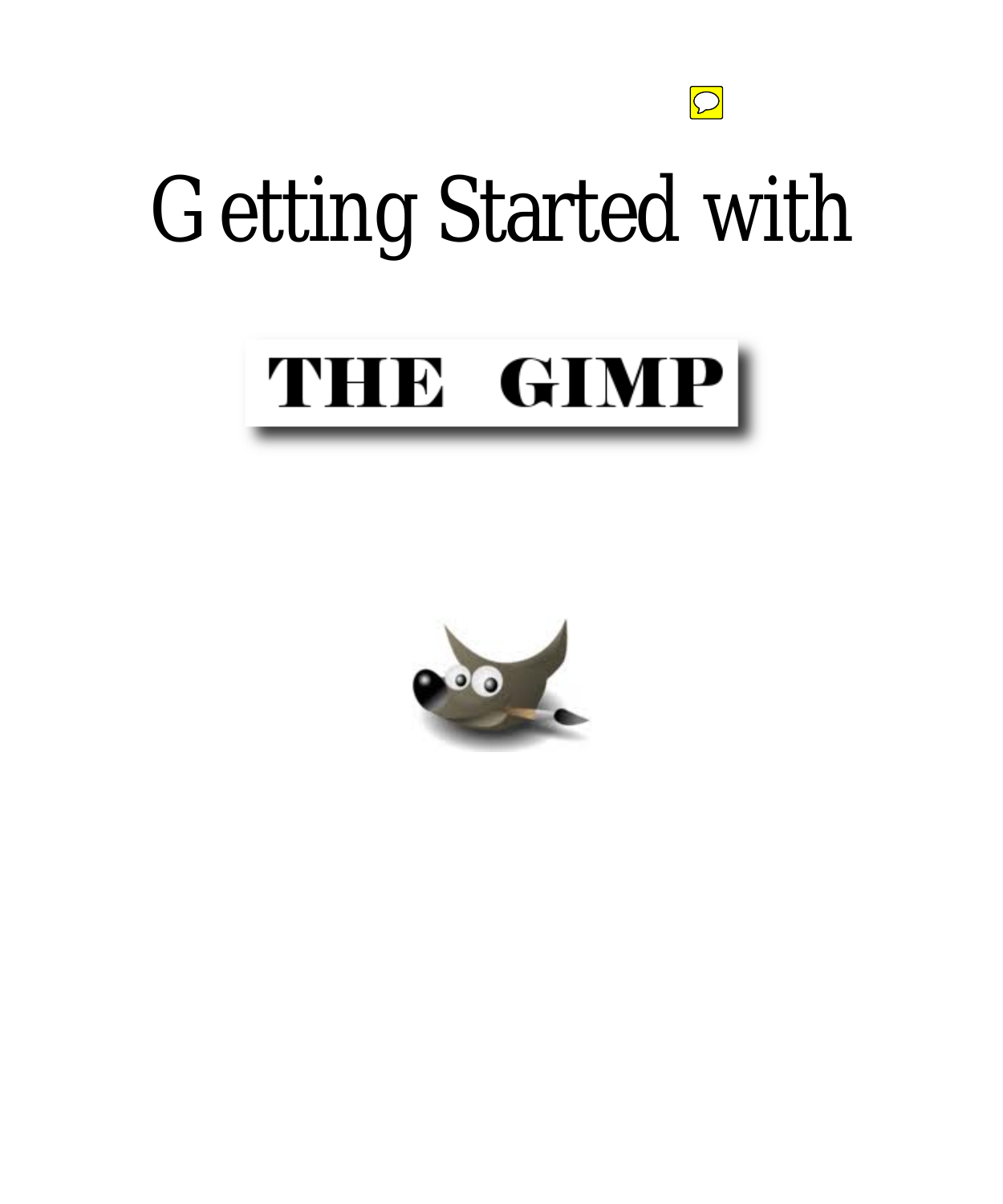Linux® is the registered trademark of Linus Torvalds in the U.S. and other countries.

Mac and Mac OS are trademarks of Apple Inc., registered in the U.S. and other countries.

UNIX® is a registered trademark of The Open Group.

Windows is a registered trademark of Microsoft Corporation in the United States and other countries.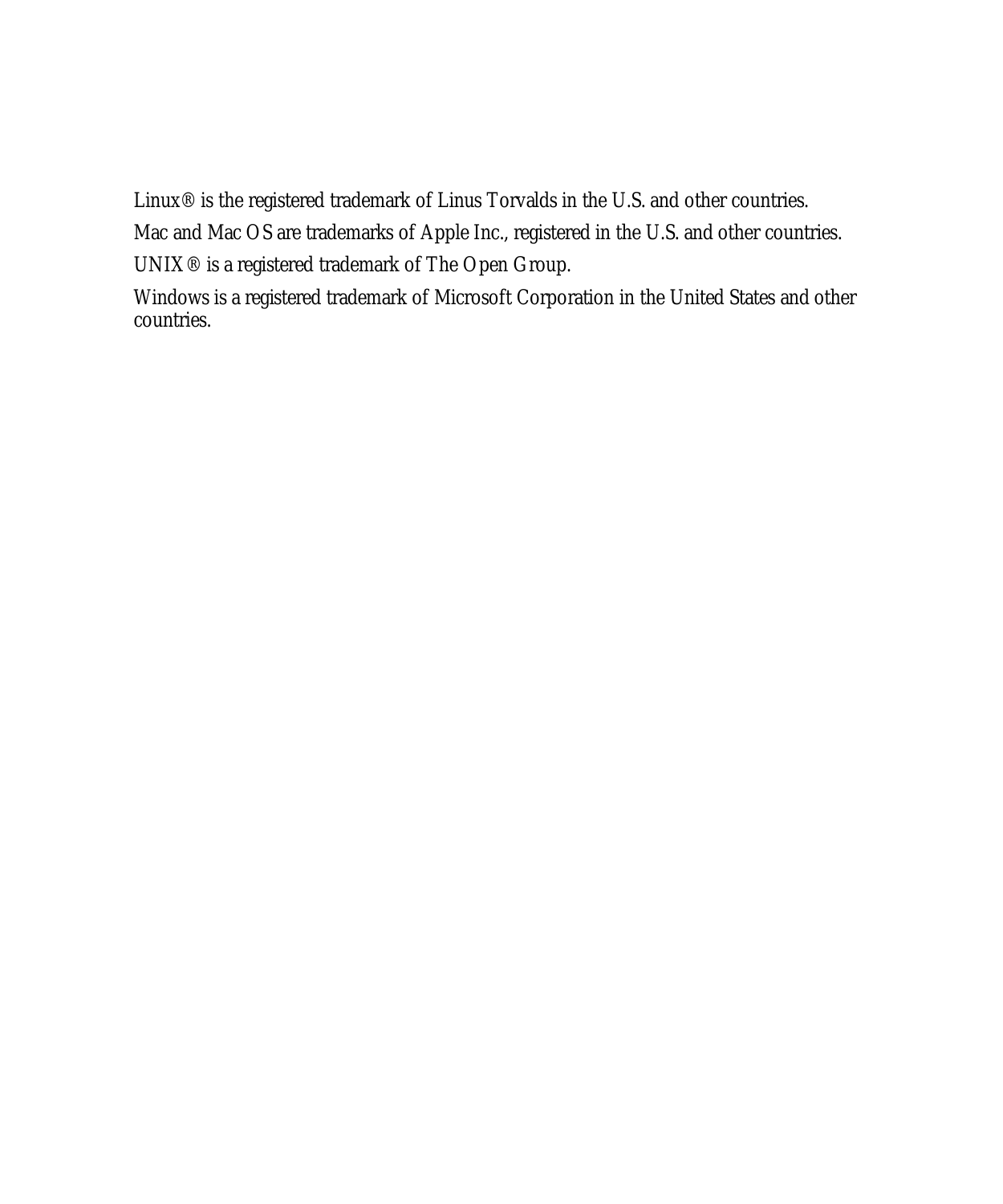## **Table of Contents**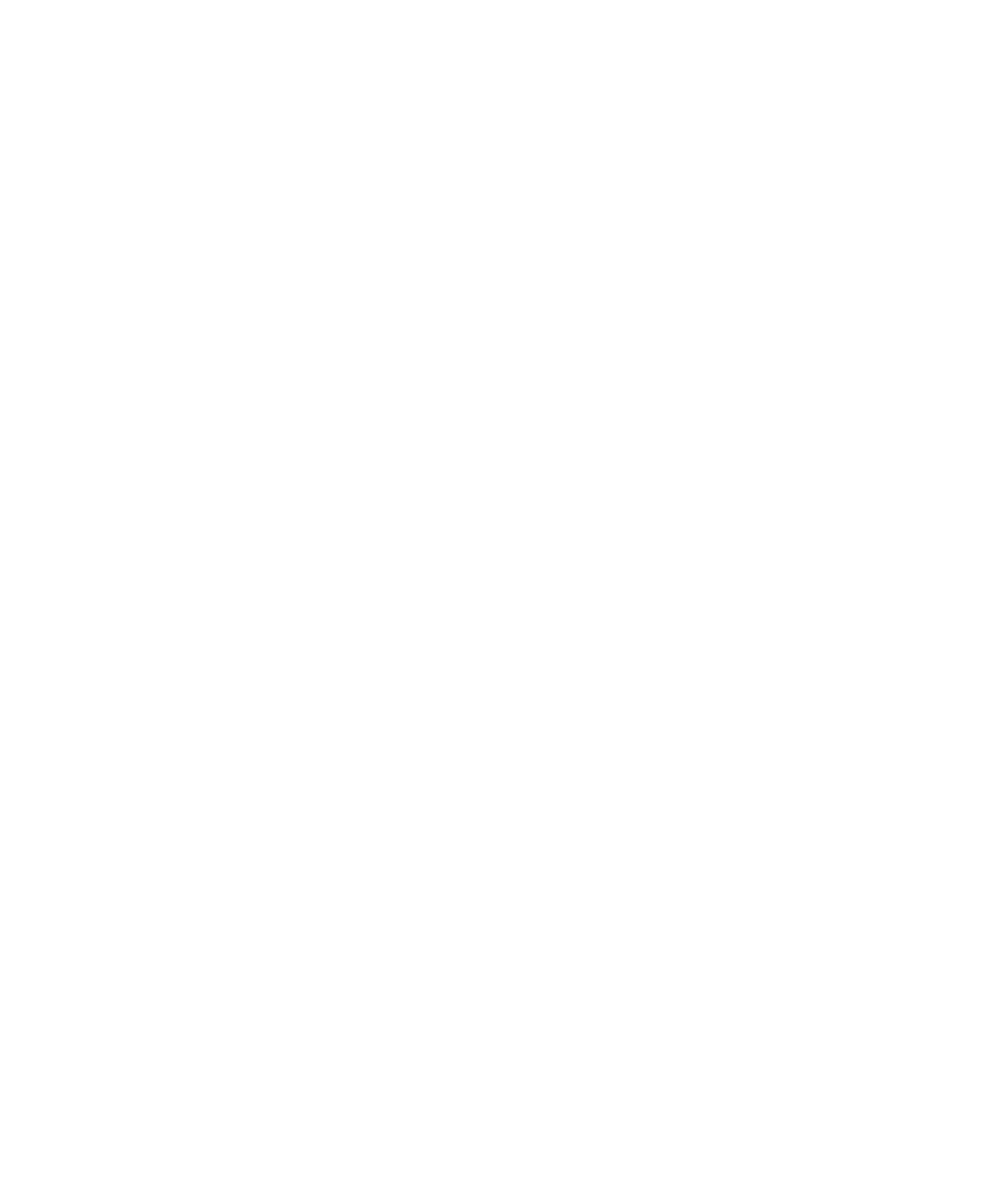## About This Tutorial

The GIMP (GNU1 Image Manipulation Program) is a free program to create and edit digital images. You can use the GIMP to touch up photos, lay out web pages, make digital art, produce logos, create animations, and perform many other useful and creative graphic functions. The shadow effect used on the cover title and the screen shots used throughout this tutorial were produced using the GIMP.

The GIMP is available for the Linux, Unix, Windows XP, and Mac OS X operating systems.

This tutorial gives an overview of some basic digital editing concepts and shows you how to get started using the GIMP.

This tutorial gives you a brief introduction to some digital editing concepts, shows you how to perform basic GIMP operations, and leads you through an example.

The digital editing concepts — working with image files, layers, filters, and color — are explained and then demonstrated in the example that follows. The example gives step-bystep instructions for creating a pencil sketch or drawing from a color photo.

#### **Organization**

 $\overline{a}$ 

This tutorial contains these sections:

- The GIMP Basics: a brief discussion of working with image files, layers, filters and color. This background is presented to enable you to understand the instructions that come later; it is not a thorough treatment of these topics.
- Getting Started: step-by-step instructions for starting and exiting the GIMP, opening and saving files, and using the GIMP undo function.
- Creating a Pencil Drawing: step-by-step instructions for creating a pencil drawing from a photo so you can practice using the GIMP's digital editing features.

<sup>1</sup> GNU (pronounced g-noo) refers to a project called "GNU's Not Unix" that produced the free software operating system called Linux. The Gimp was first distributed with Linux but is now available for other platforms as well.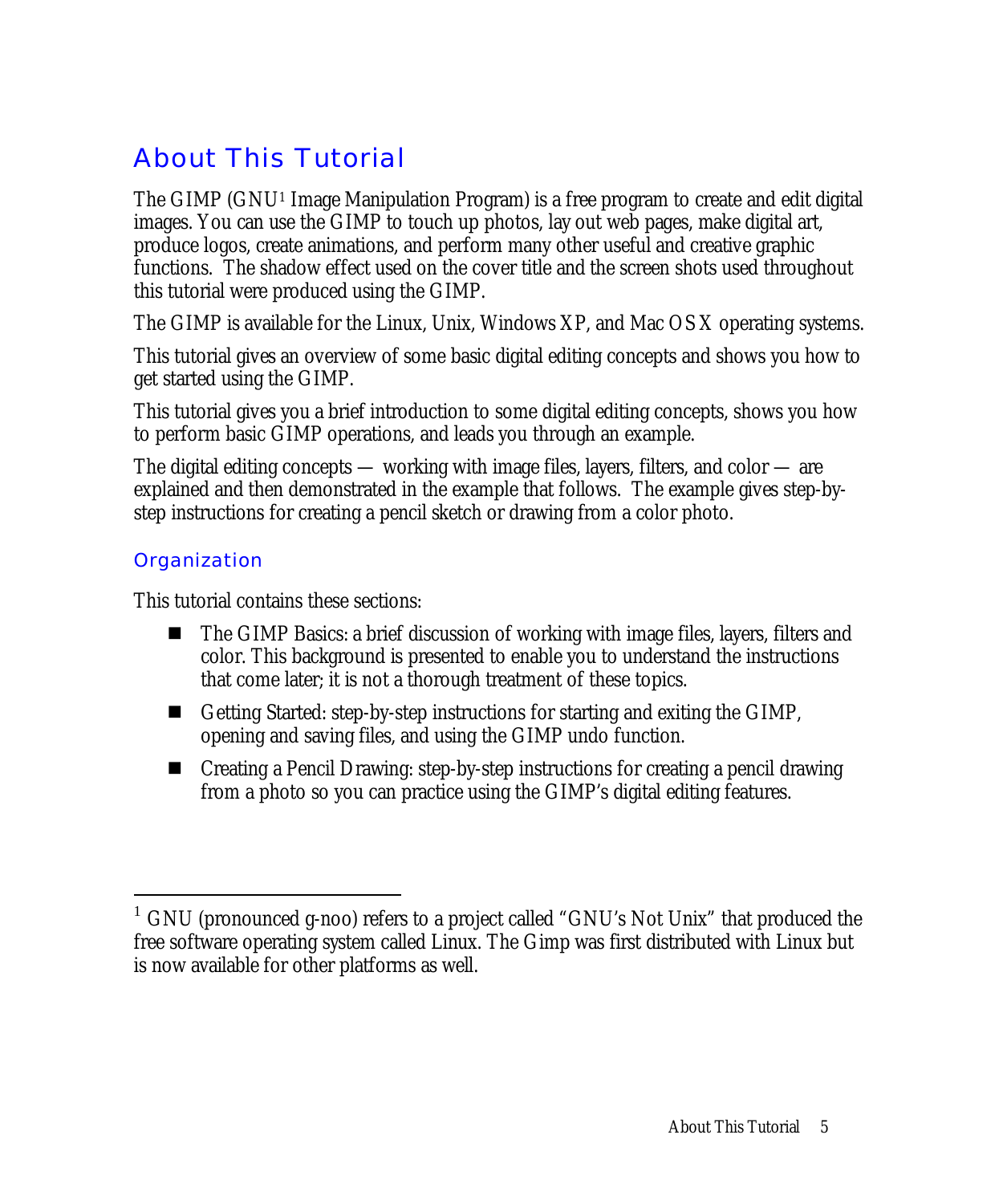#### **Assumptions**

This tutorial makes two assumptions about your readiness to begin using the GIMP:

- This tutorial assumes you have the GIMP already installed on your computer. If you don't, check the system requirements and follow the download and installation instructions found on the GIMP website http://www.gimp.org
- This tutorial assumes you have a photo already loaded onto your computer. If you don't, these are some of the ways you can get one: upload a photo from your digital camera, import a picture using a digital scanner, download an image from the web2, or ask a friend to email you a photo.

#### **Conventions**

The step-by-step instructions for the examples in this tutorial use these conventions:

| Instruction: | Action:                                                     |
|--------------|-------------------------------------------------------------|
| <b>Click</b> | Click the left mouse button.                                |
| Double-click | Click the left mouse button twice in<br>rapid succession.   |
| Right-click  | Click the right mouse button.                               |
| Ctrl-Key     | Press the Ctrl key and the indicated key<br>simultaneously. |

<sup>&</sup>lt;sup>2</sup> Because images on the web may be subject to copyright, get permission from the image's creator before using one.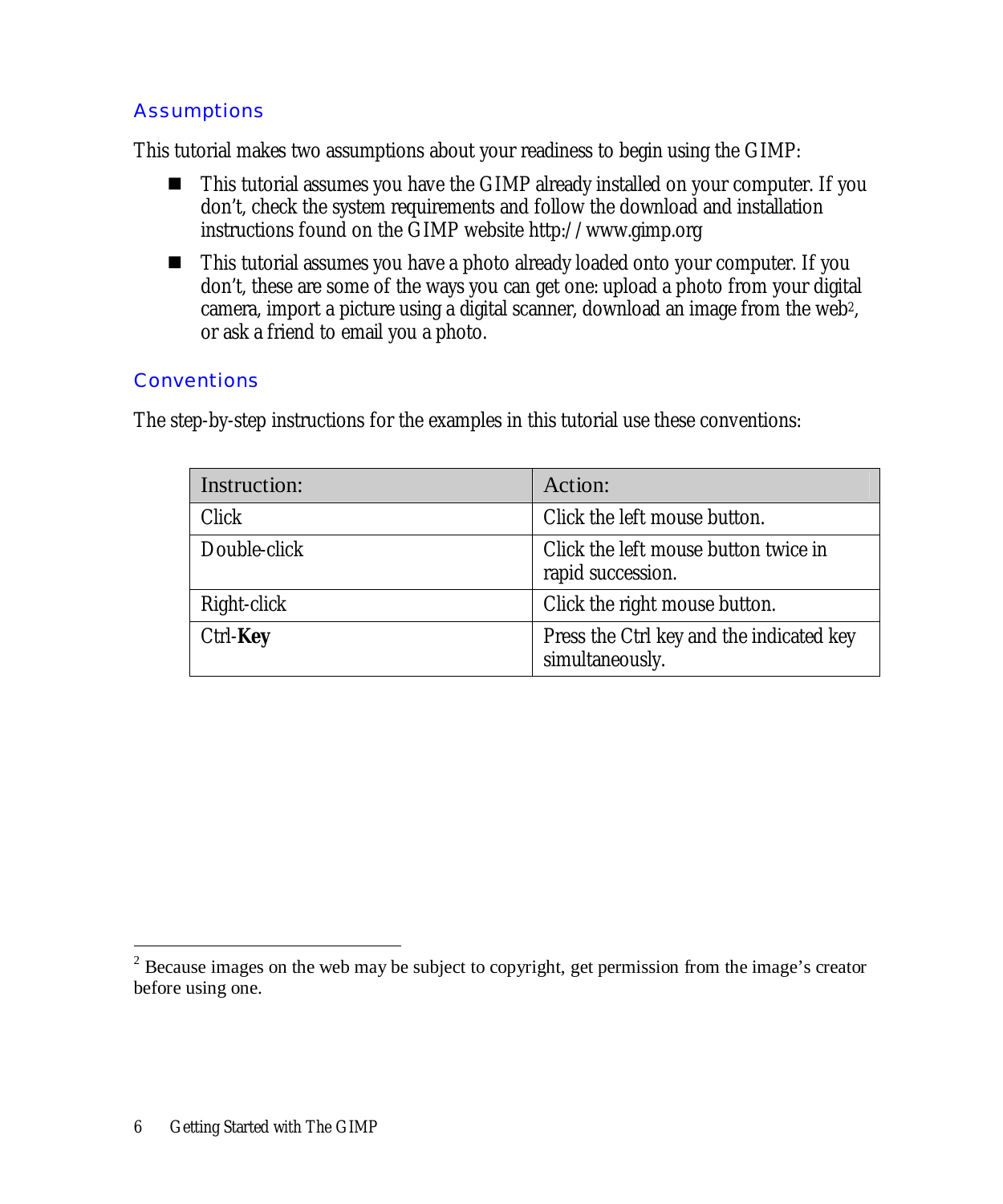## The GIMP Basics

Before you begin using the GIMP, it's helpful to understand some common digital editing terms and concepts.

This section is designed to give you a basic understanding of working with images, namely, working with image files, layers, filters, and color. There are many other important aspects to working with images, but these are the ones most relevant to creating the effects demonstrated in the example and are enough to get you started using the GIMP. A complete discussion of these topics is beyond the scope of this tutorial, but can be found in many books, articles, and other references pertaining to digital graphics editing.

The best way to learn the GIMP is to go through a step-by-step example like the one in this tutorial, then experiment on your own.

#### Working with Image Files

Digital images are stored on your computer using special file formats. The most commonly used file formats are GIF and JPEG, and to a lesser extent, PNG. Generally speaking, the differences among them have to do with the number of colors, level of detail, and types of images they can handle, and whether or not they are widely supported by the major internet browsers. Other technical considerations such as file compression play a role too.

JPEG files are used for storing images with lots of color and detail like photos, while GIF supports drawings and simple artwork that use fewer colors. GIF is the standard image file format for the web. JPEG files can be used as well, but they tend to be larger and take longer to load into your browser.

PNG is a newer file format that improves upon GIF and will grow in popularity as browser support increases.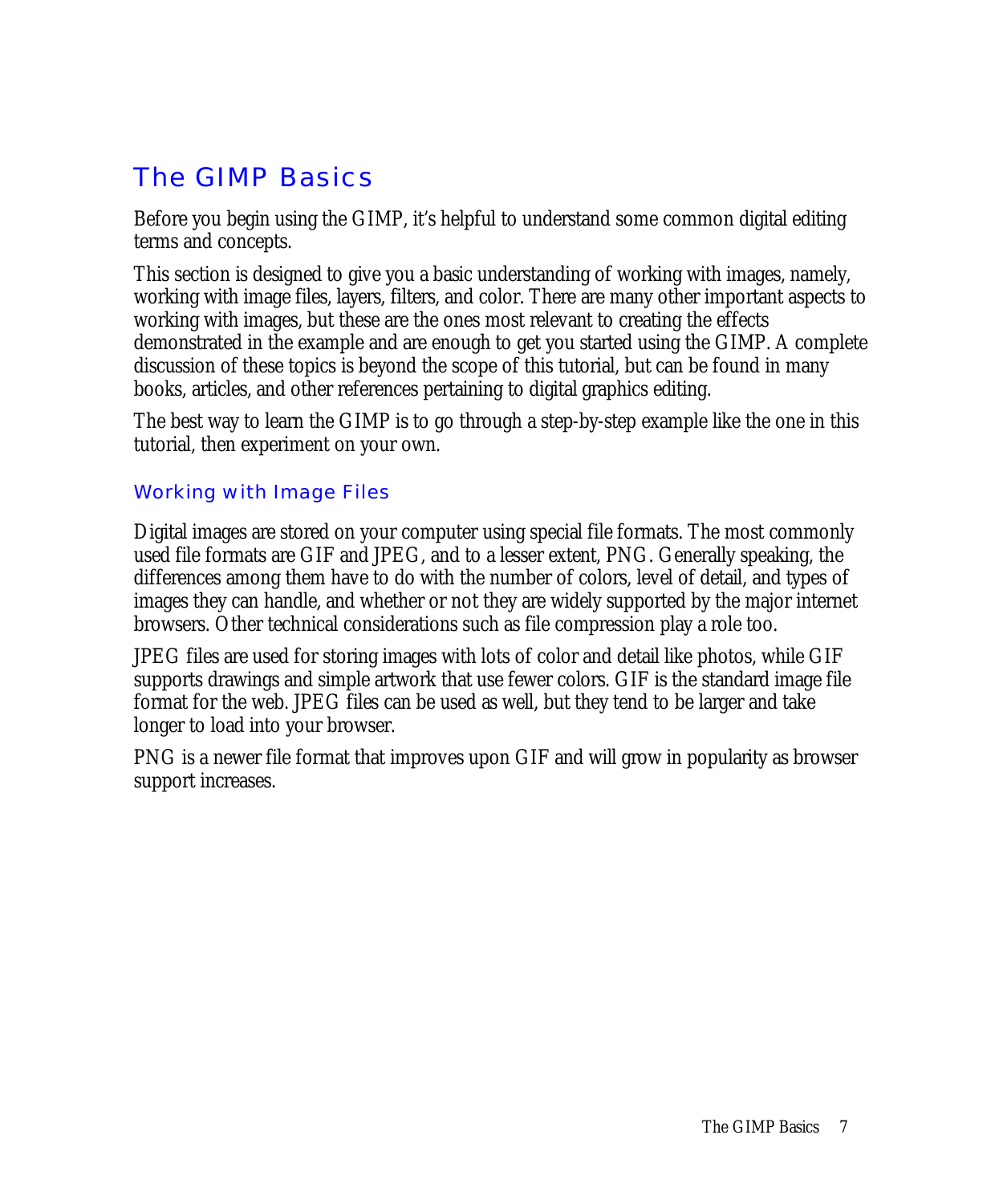The GIMP works with these, and many more, files types:

|                            | <b>File Type</b>                                      |                                                                                            |                                                      |  |  |  |
|----------------------------|-------------------------------------------------------|--------------------------------------------------------------------------------------------|------------------------------------------------------|--|--|--|
|                            | <b>GIF</b>                                            | <b>JPEG</b>                                                                                | <b>PNG</b>                                           |  |  |  |
| File<br>Extension          | .gif                                                  | .jpg                                                                                       | .png                                                 |  |  |  |
| Colors                     | 8-bit (256 or<br>fewer colors)                        | 24-bit (millions of<br>colors)                                                             | 8-bit, 24-bit, or<br>32-bit                          |  |  |  |
| <b>Best</b><br>suited for: | Flat color<br>images, line art,<br>and<br>typography. | Continuous tone<br>graphics,<br>photographs, and<br>anything with soft<br>and blurry edges | Flat color<br>images, line<br>art, and<br>typography |  |  |  |
| <i>Browser</i><br>Support  | Widely<br>supported                                   | Widely supported                                                                           | Emerging                                             |  |  |  |

The GIMP supports dozens of other file types besides the three mentioned here. The GIMP has its own file type called GIMP XCF. If you are working with a file and want to save it and come back to it later, GIMP XCF is the file format you should use because it preserves layers. (Layers are explained in the next section.) When you have finished your work, you can export the image to a different format.

#### Working with Layers

You can think of a layer as a single transparency or sheet of acetate on which you can draw or paint. Layers are stacked on top of one another, and each layer can affect the look of the layers below it. In digital editing, layers are used to separate the elements in an image so you can work on one part of an image without affecting the rest. For example, by using layers you can adjust the color in one part of your image without disturbing the color anywhere else.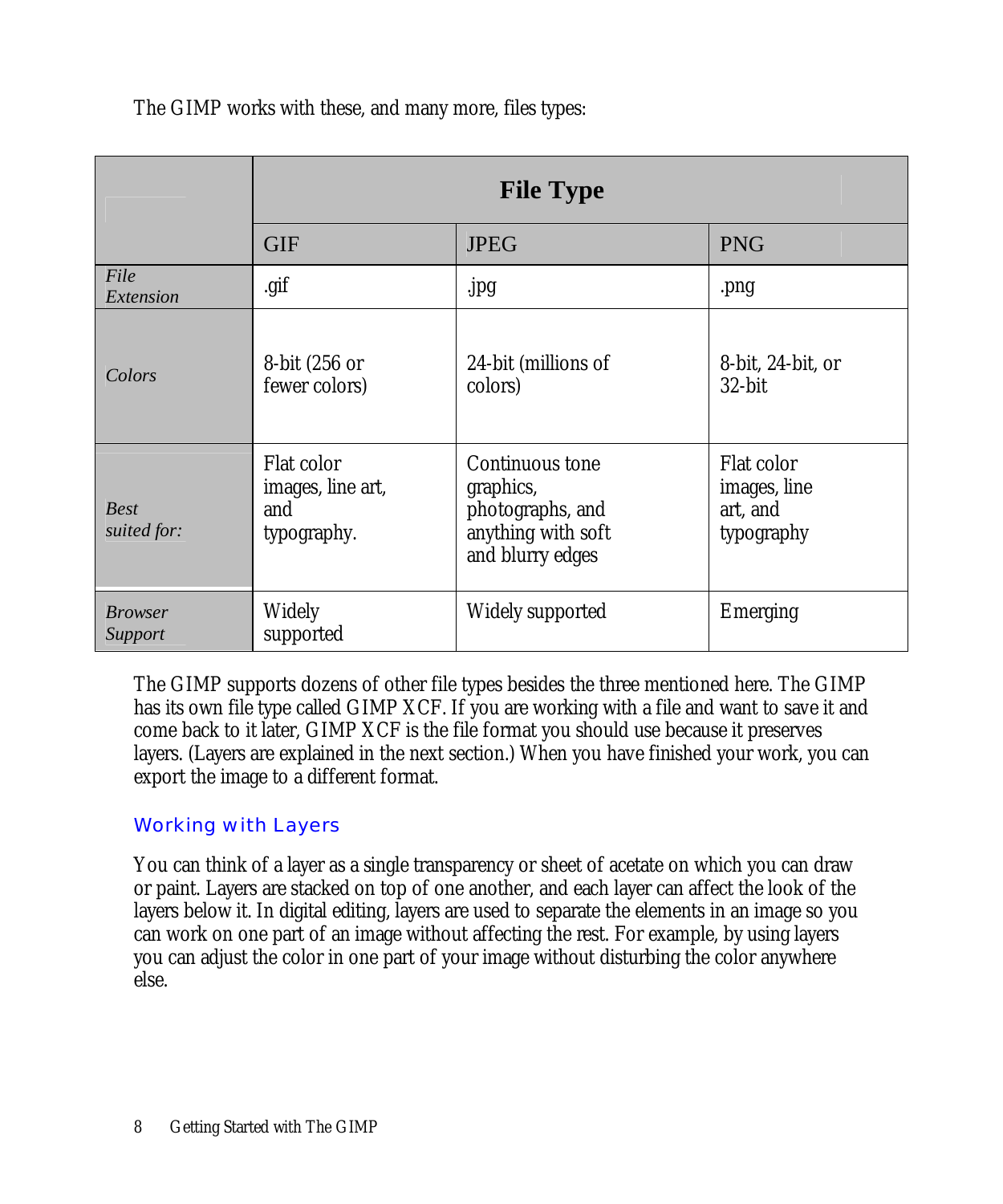You can make a layer completely transparent — revealing the layers below it — or opaque, which keeps the layers below it hidden. You can vary the level of transparency too so that a layer can influence how much of the layers below are revealed.

*Blending modes* offer a way to combine layers. A blending mode (or mode) is a rule that describes how the lower layers are treated with respect to the active layer (the layer you are currently working with). In the pencil drawing example instructions on page 23, two modes are used:

- Dodge mode: enhances the detail in the darker parts of the image.
- Multiply mode: provides an effect like that of looking at the image through tinted glasses.

#### Working with Filters

As in real photography, digital imaging filters allow you to adjust lighting for your pictures. Using the GIMP, you can add or filter out light or apply shadows to your images.

The GIMP has dozens of filters. Among them is the Selective Gaussian Blur which allows you to blur the background of an image in order to make the foreground stand out. This filter is used in the example given later in this tutorial.

#### Working with Color

You can use the GIMP to create color artwork, color-correct a photo, or change a color image to black-and-white or grayscale. You can enhance your images by making subtle adjustments to hue, luminosity, saturation, and contrast. You can invert colors, so that colors are replaced by their color complements (in grayscale, black is swapped for white and viceversa), and you can add texture and patterns. If you wish, you can remove color completely.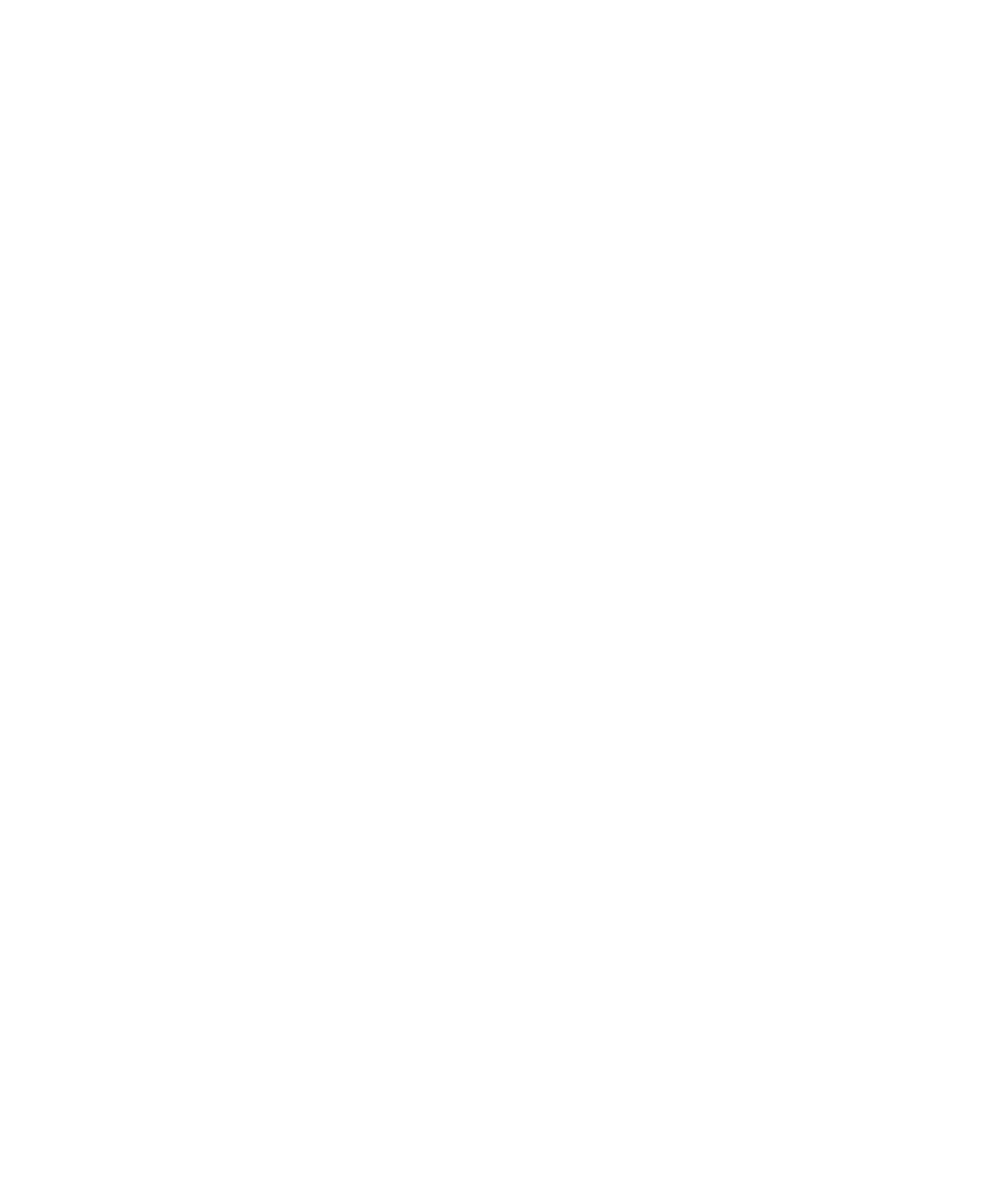## Getting Started

This section tells you how to start the GIMP, create a new file, open an existing file, use the undo function, save a file, and exit.

#### Starting the GIMP

To start the GIMP from your desktop, double-click on the GIMP icon.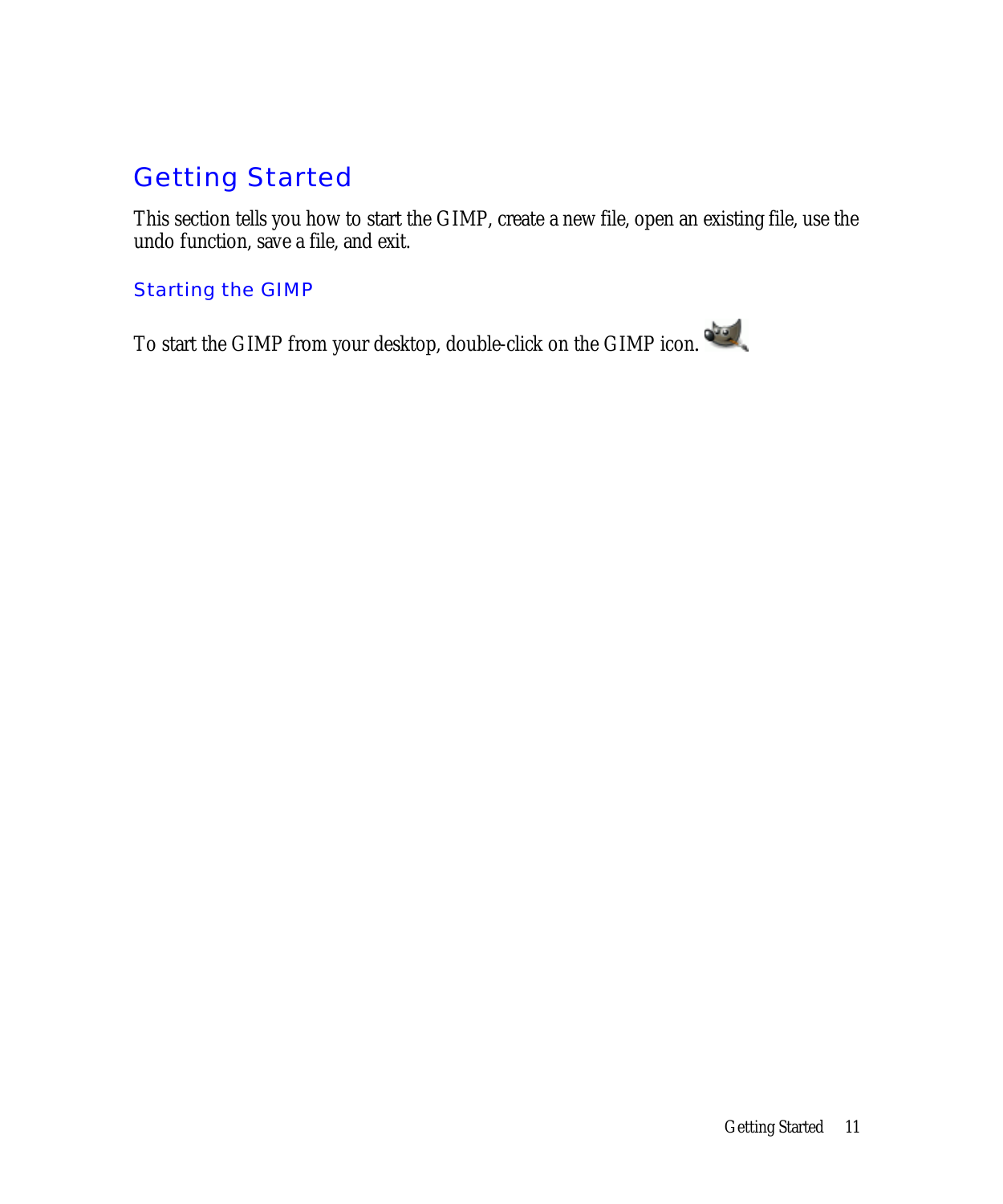The GIMP splash window briefly displays while the GIMP starts.



After a couple of seconds or less, three windows are displayed: the GIMP Image Manipulation Program window (hereafter referred to as the main window), the Toolbox, and the Layers dialog.

The main GIMP window is where your image is displayed. If you open more than one image file at a time, each will be displayed in its own main window. If you are creating a new image from scratch, the main window provides a blank canvas (working area) on which you can draw or paint.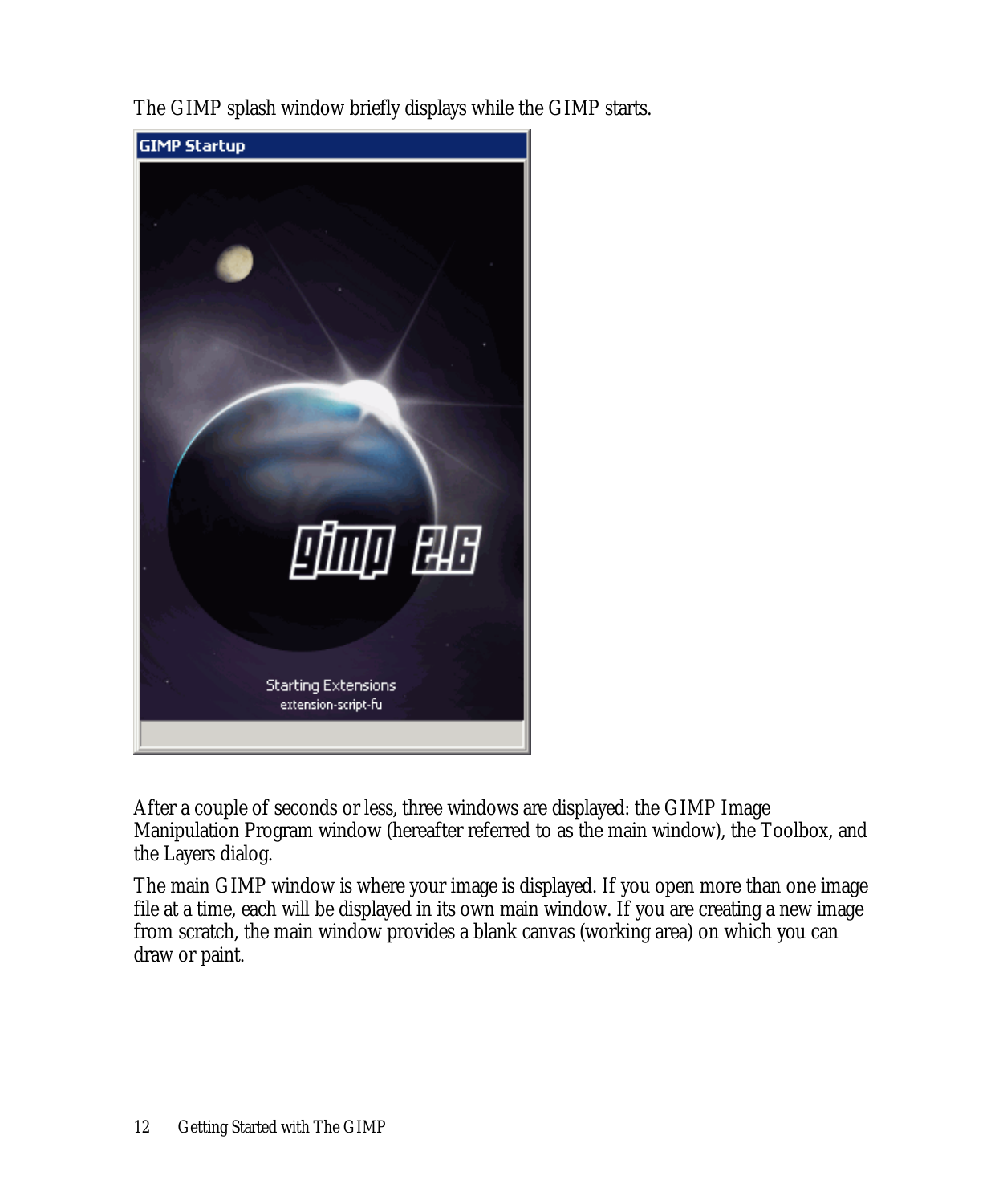The main window contains the menu options that provide the operations you'll need to work with your image.

|      |             |      | <b>GNU Image Manipulation Program</b> |       |                   |              |         |         |         | ⊠<br>$\Box$ D |
|------|-------------|------|---------------------------------------|-------|-------------------|--------------|---------|---------|---------|---------------|
| Eile | Edit Select | View | $Image$                               | Layer | $\subseteq$ olors | <b>Tools</b> | Filters | Windows | $He$ lp |               |
|      |             |      |                                       |       |                   |              |         |         |         |               |
|      |             |      |                                       |       |                   |              |         |         |         |               |
|      |             |      |                                       |       |                   |              |         |         |         |               |
|      |             |      |                                       |       |                   |              |         |         |         |               |
|      |             |      |                                       |       |                   |              |         |         |         |               |
|      |             |      |                                       |       |                   |              |         |         |         |               |
|      |             |      |                                       |       |                   |              |         |         |         |               |
|      |             |      |                                       |       |                   |              |         |         |         |               |
|      |             |      |                                       |       |                   |              |         |         |         |               |
|      |             |      |                                       |       |                   |              |         |         |         |               |
|      |             |      |                                       |       |                   |              |         |         |         |               |
|      |             |      |                                       |       |                   |              |         |         |         |               |
|      |             |      |                                       |       |                   |              |         |         |         |               |
|      |             |      |                                       |       |                   |              |         |         |         | h,            |

The Toolbox contains selection tools (operations that allow you to select parts of your image to work with) and transformation tools (for example, operations to move or rotate you image) and controls for using color.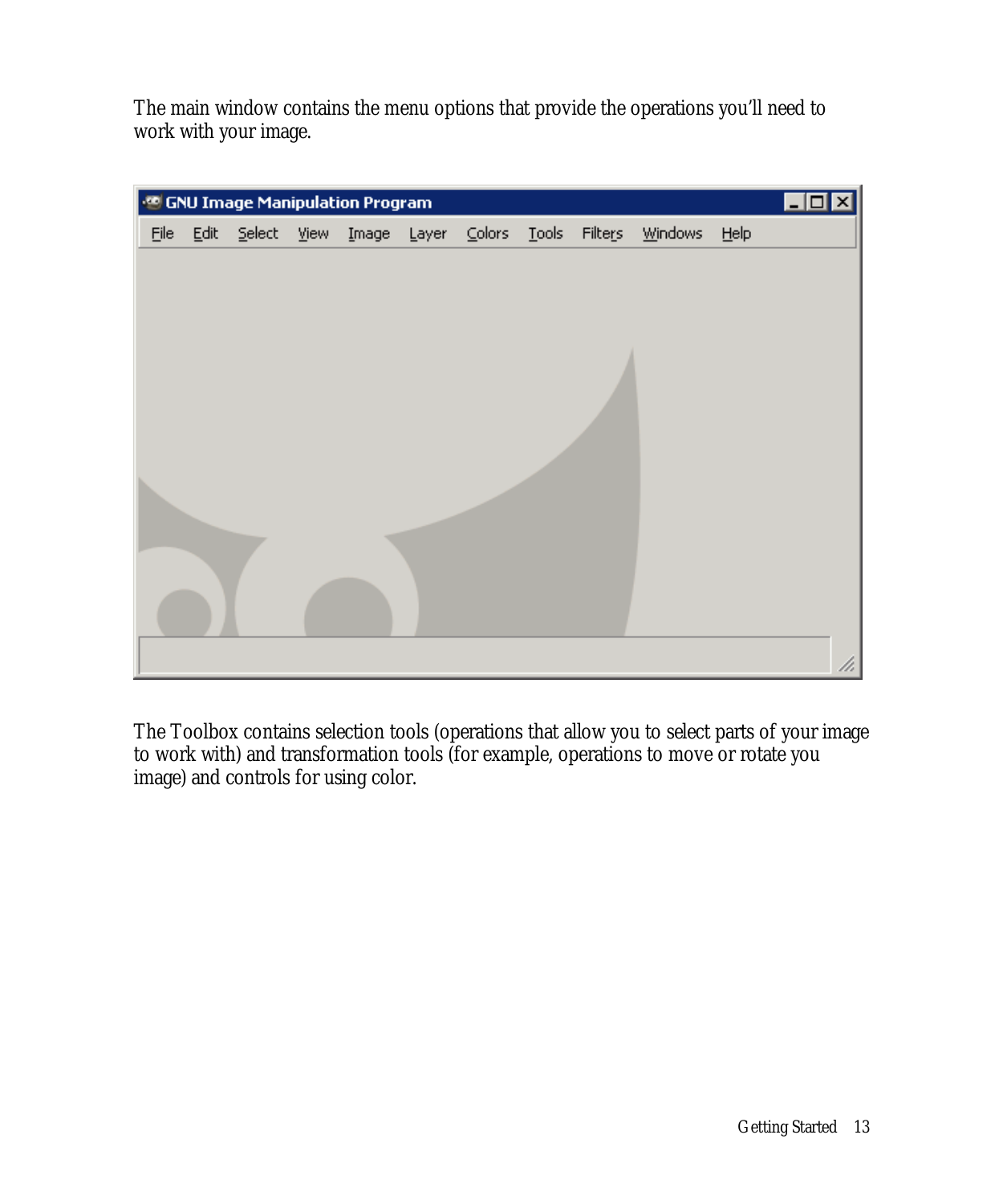| <b>Toolbox</b>            |                           |                       |    | × |
|---------------------------|---------------------------|-----------------------|----|---|
|                           |                           |                       |    |   |
| ⊡                         |                           | P                     |    | Q |
| இ                         |                           | 抱                     |    |   |
| 飍                         | ങ∯                        | ∙⊡∙                   |    |   |
| ħ                         | A 4                       |                       |    |   |
| ಗೌ                        |                           | <b>September 2000</b> |    |   |
|                           |                           | தி                    |    |   |
|                           | ∞                         |                       |    |   |
|                           |                           |                       |    |   |
|                           |                           |                       |    |   |
|                           | <b>Rectangle Select</b>   |                       |    | ▣ |
|                           | Mode: <b>No. 12</b> 13 14 |                       |    |   |
|                           | Antialiasing              |                       |    |   |
|                           | Feather edges             |                       |    |   |
|                           | Rounded corners           |                       |    |   |
|                           | Expand from center        |                       |    |   |
|                           | Fixed: Aspect ratio       |                       |    |   |
| $\llbracket t \rrbracket$ |                           |                       | F  |   |
| Position:                 |                           |                       | px |   |
| I٥                        |                           | 늭同                    |    |   |
| Size:                     |                           |                       | px |   |
| ſō                        |                           | '†∥∘                  |    |   |
| $\Box$ Highlight          |                           |                       |    |   |
| No guides                 |                           |                       |    |   |
|                           |                           | Auto Shrink           |    |   |
| ľ                         | Shrink merged             |                       |    |   |
|                           |                           |                       |    |   |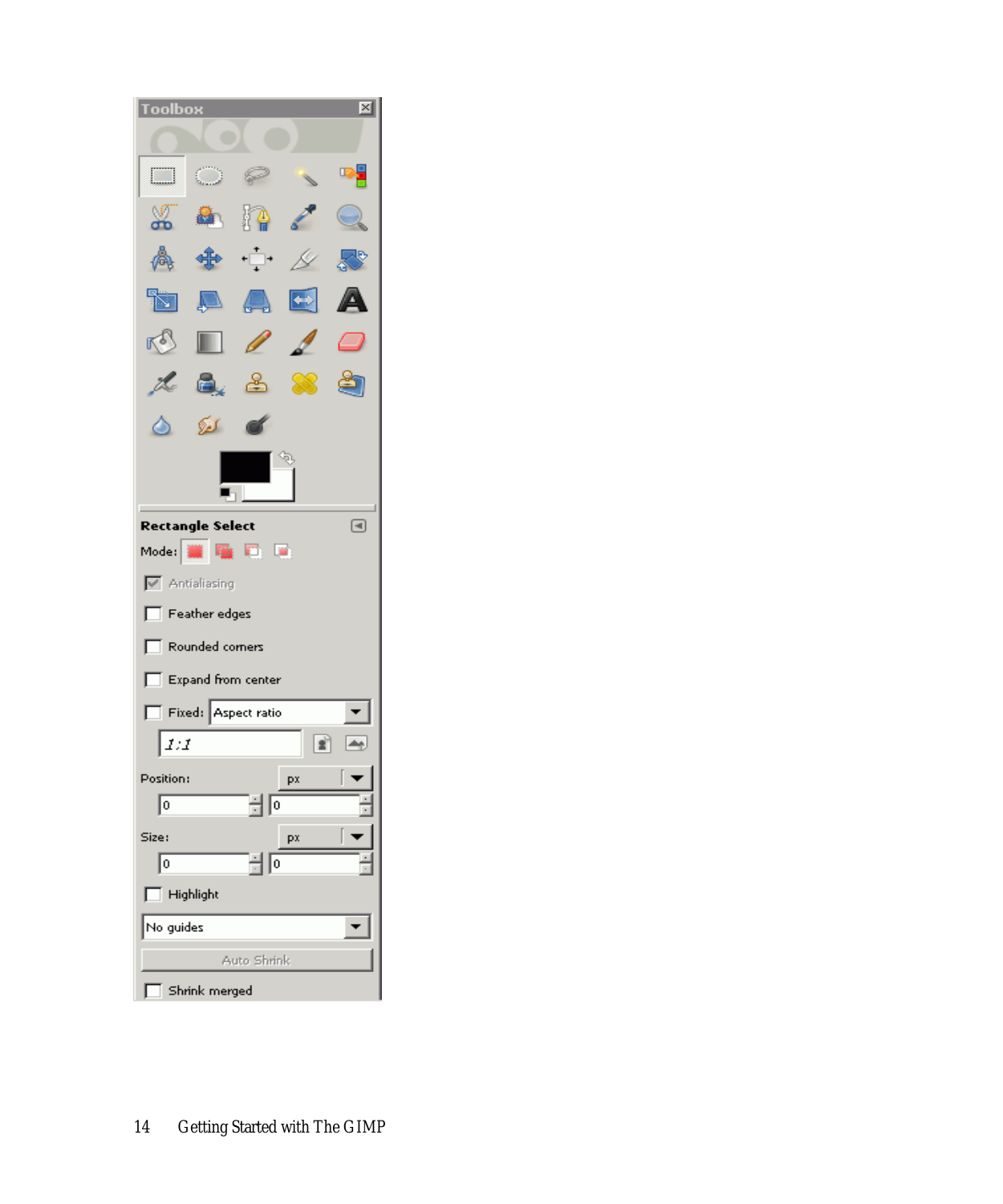The Layers dialog provides controls for managing layers. It displays the layer stack and indicates which layer is the active layer. From here you can adjust transparency, make your layers visible or invisible, and apply blending modes.

| Layers       |     |  |      | ×                     |
|--------------|-----|--|------|-----------------------|
| Layers       |     |  |      | ▣                     |
| Mode: Normal |     |  |      | ÷                     |
| Opacity: -   |     |  | - 11 | $100.0$ $\frac{1}{2}$ |
| Lock:        | - 3 |  |      |                       |
|              |     |  |      |                       |
|              |     |  |      |                       |
|              |     |  |      |                       |
|              |     |  |      |                       |
|              |     |  |      |                       |
|              |     |  |      |                       |
|              |     |  |      |                       |
|              |     |  |      |                       |
|              |     |  |      |                       |
|              |     |  |      |                       |
|              |     |  |      |                       |

The controls in the Toolbox and the Layers Dialog are also available as menu options on the main window.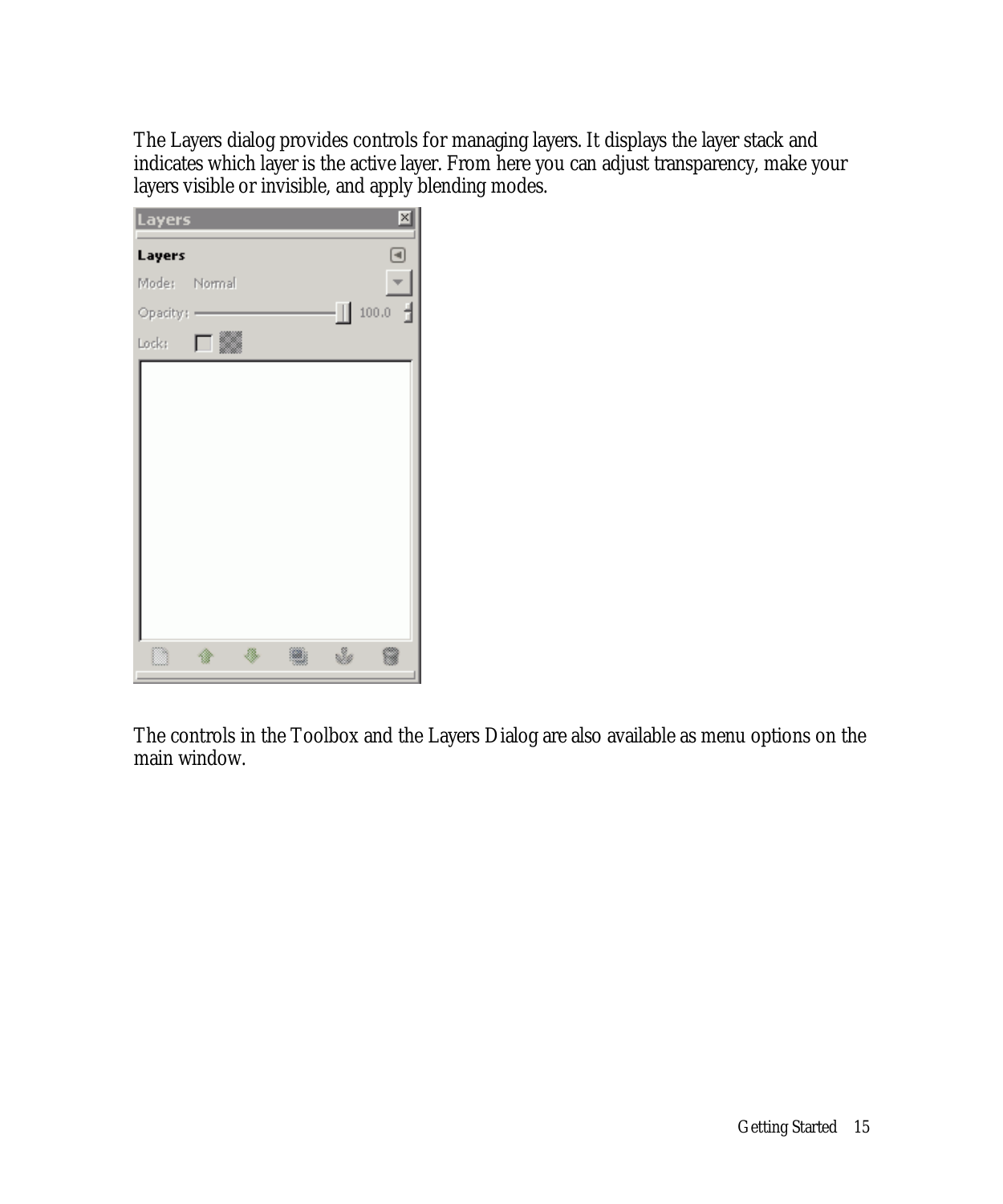#### Creating a New File

Follow these instructions to create a new image file:

- 1. Using the main window, click **File** > **New.**
- 2. In the Create a New Image dialog, type values into the **Width** and **Height** fields, select the unit of measurement from the adjacent drop-down list, and click **OK**. When in doubt, specify your image dimensions in pixels.

| 图 Create a New Image |                                                     |
|----------------------|-----------------------------------------------------|
| Template:            |                                                     |
| <b>Image Size</b>    |                                                     |
| Width:<br>200        |                                                     |
| 300<br>Height:       | pixels                                              |
|                      | $200 \times 300$ pixels<br>At.<br>72 ppi, RGB color |
| E Advanced Options   |                                                     |
| Help                 | Reset<br>Cancel<br>OK                               |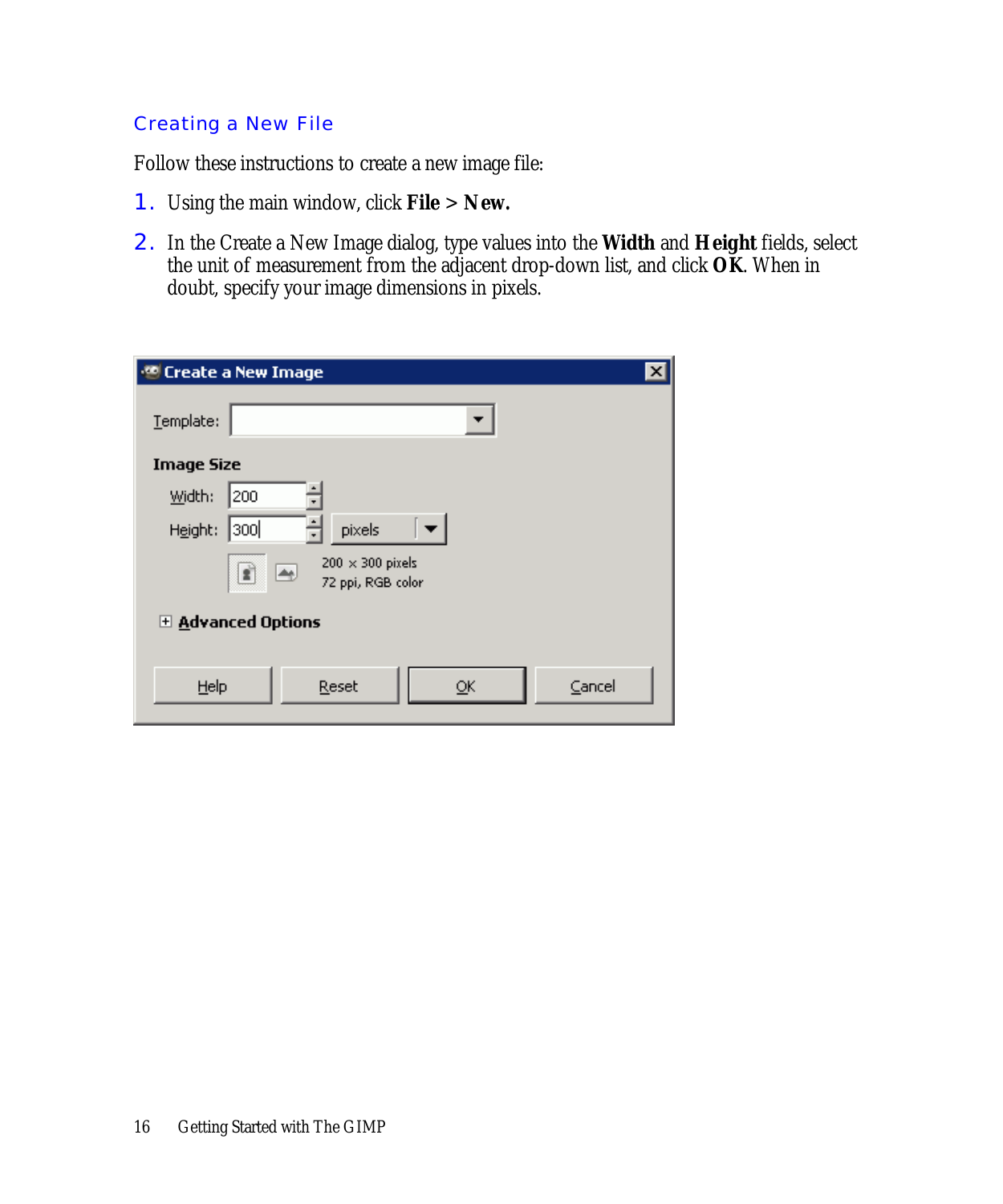#### Opening a File

Follow these instructions to open an existing file on your computer:

1. Using the main window, click **File** > **Open.** The Open Image dialog appears:



2. Under Places, click on a place in your computer where your image folders are located. The GIMP will display the list of folders under the Name heading. Alternatively, you can use the top row of buttons to locate folders.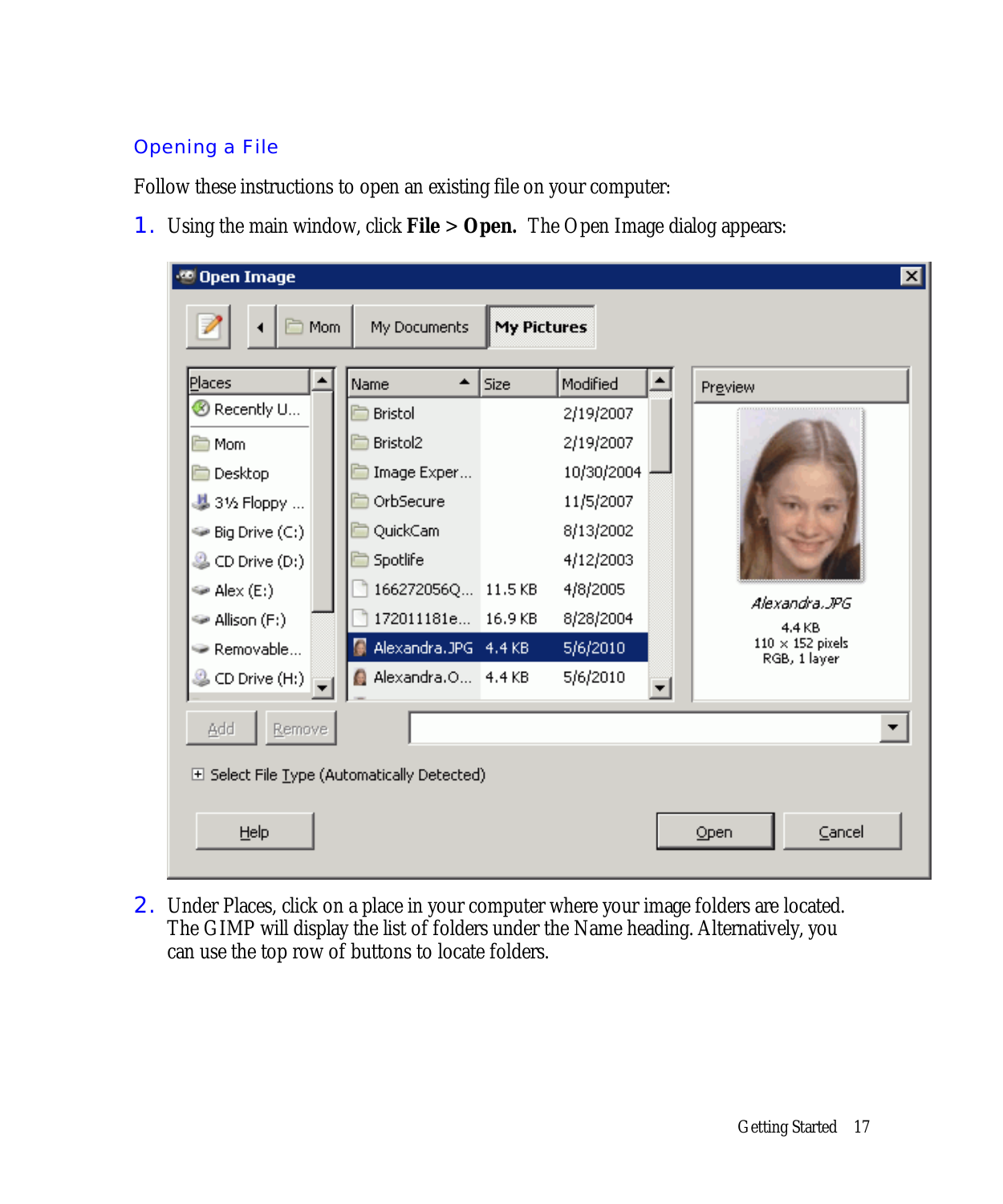- 3. Double-click to select a folder and keep selecting folders until you have located your image file. (You may have to repeat selecting folders if you use subfolders.)
- 4. Click on the image file (the image will appear in the Preview area of the dialog), then click **Open**. The GIMP will display your image in the main window.

#### Using Undo

For all practical purposes, the GIMP supports an unlimited level of undo. This means that should you want to back out an editing operation, revert to a previous version of your image, experiment with effects, or simply correct a mistake, you can do so easily.

To undo the last operation, click **Edit** > **Undo** in the main window.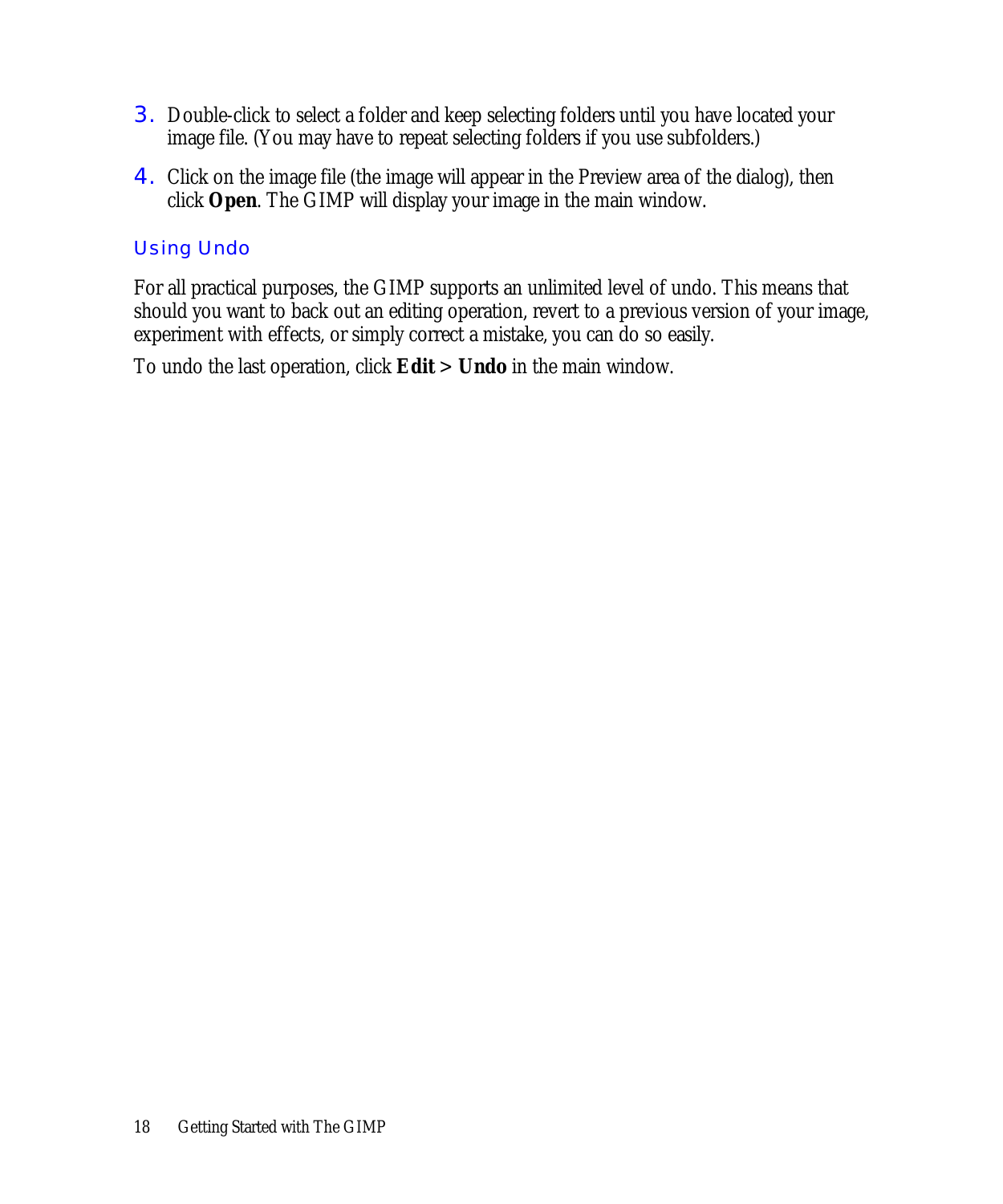#### Saving a File

If you have opened an existing file and want to save your image in the same file, click **File** > **Save**.

If you want to save your image in a new file, follow these instructions:

1. Using the main window, click **File** > **Save As.** The Save Image dialog appears:

| <b>Save Image</b>                  |                                    |                          | $\vert x \vert$ |  |  |  |  |
|------------------------------------|------------------------------------|--------------------------|-----------------|--|--|--|--|
| MyNewPicture, JPG<br>Name:         |                                    |                          |                 |  |  |  |  |
| My Pictures<br>Save in folder:     |                                    |                          |                 |  |  |  |  |
| $\Box$ Browse for other folders    |                                    |                          |                 |  |  |  |  |
| <b>Mom</b>                         | My Documents<br><b>My Pictures</b> |                          | Create Folder   |  |  |  |  |
| Places                             | ▲<br>Name                          | Modified<br>Size         | Preview         |  |  |  |  |
| Recently U                         | Bristol                            | 2/19/2007                |                 |  |  |  |  |
| <b>D</b> Mom                       | Bristol2                           | 2/19/2007                |                 |  |  |  |  |
| Desktop                            | Image Expert Images                | 10/30/2004               |                 |  |  |  |  |
| 基 3½ Floppy                        | OrbSecure                          | 11/5/2007                |                 |  |  |  |  |
| Big Drive (C:)                     | QuickCam                           | 8/13/2002                |                 |  |  |  |  |
| CD Drive (D:)                      | Spotlife                           | 4/12/2003                |                 |  |  |  |  |
| $\blacktriangleright$ Alex (E:)    | 166272056QYdNqv_ph 11.5 KB         | 4/8/2005                 | No selection    |  |  |  |  |
| Allison (F:)                       | 172011181eqAXKj_ph.jpe 16.9KB      | 8/28/2004                |                 |  |  |  |  |
| Removable                          | Alexandra.JPG                      | 4.4 KB<br>5/6/2010       |                 |  |  |  |  |
| $\circled{S}$ CD Drive (H:)        | Alexandra.Original.JPG             | 5/6/2010<br>4.4 KB<br>▾╎ |                 |  |  |  |  |
| Add<br>Remove                      | All images                         |                          |                 |  |  |  |  |
| El Select File Type (By Extension) |                                    |                          |                 |  |  |  |  |
| Help                               |                                    |                          | Cancel<br>Save  |  |  |  |  |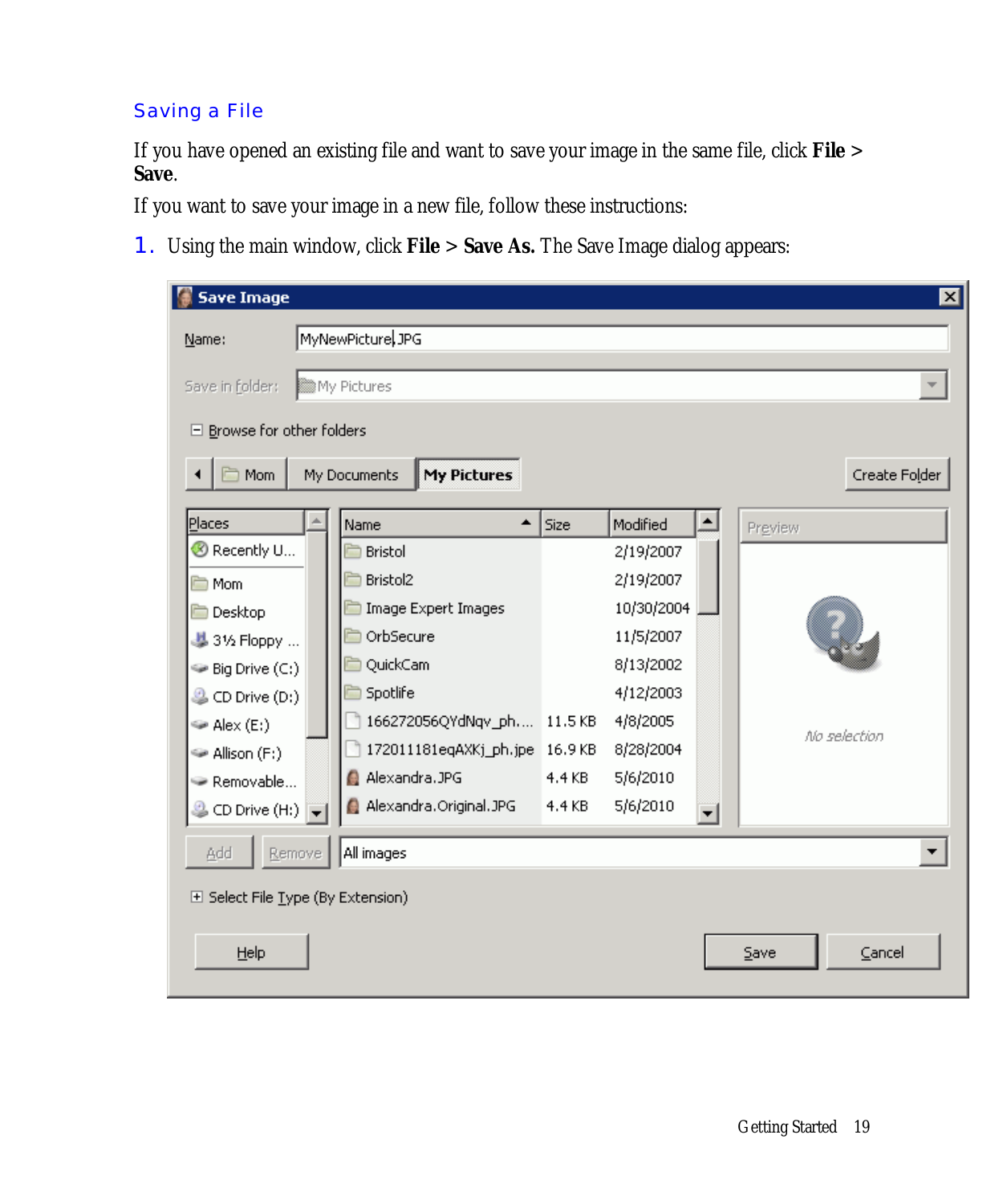- 2. Under Places, click on a place in your computer where you image folders are located. The GIMP will display the list the folders under the Name heading. Alternatively, you can use the top row of buttons to locate folders.
- 3. Double-click to select a folder and keep selecting folders until you have located the one in which you want to save your image. (You may have to repeat selecting folders if you use subfolders.)
- 4. In the Name field at the top of the menu, type in a filename including the file extension (.jpg for JPEG or .gif for GIF), and click **Save**.
- 5. Depending on which file extension you type, another dialog will display. In either case, click **Save**.

| <b>Save as JPEG</b>            |
|--------------------------------|
| —   185<br>Quality:            |
| File size: unknown             |
| Show preview in image window   |
| <b>E</b> Advanced Options      |
| Load Defaults<br>Save Defaults |
| Help<br>Cancel<br>Save         |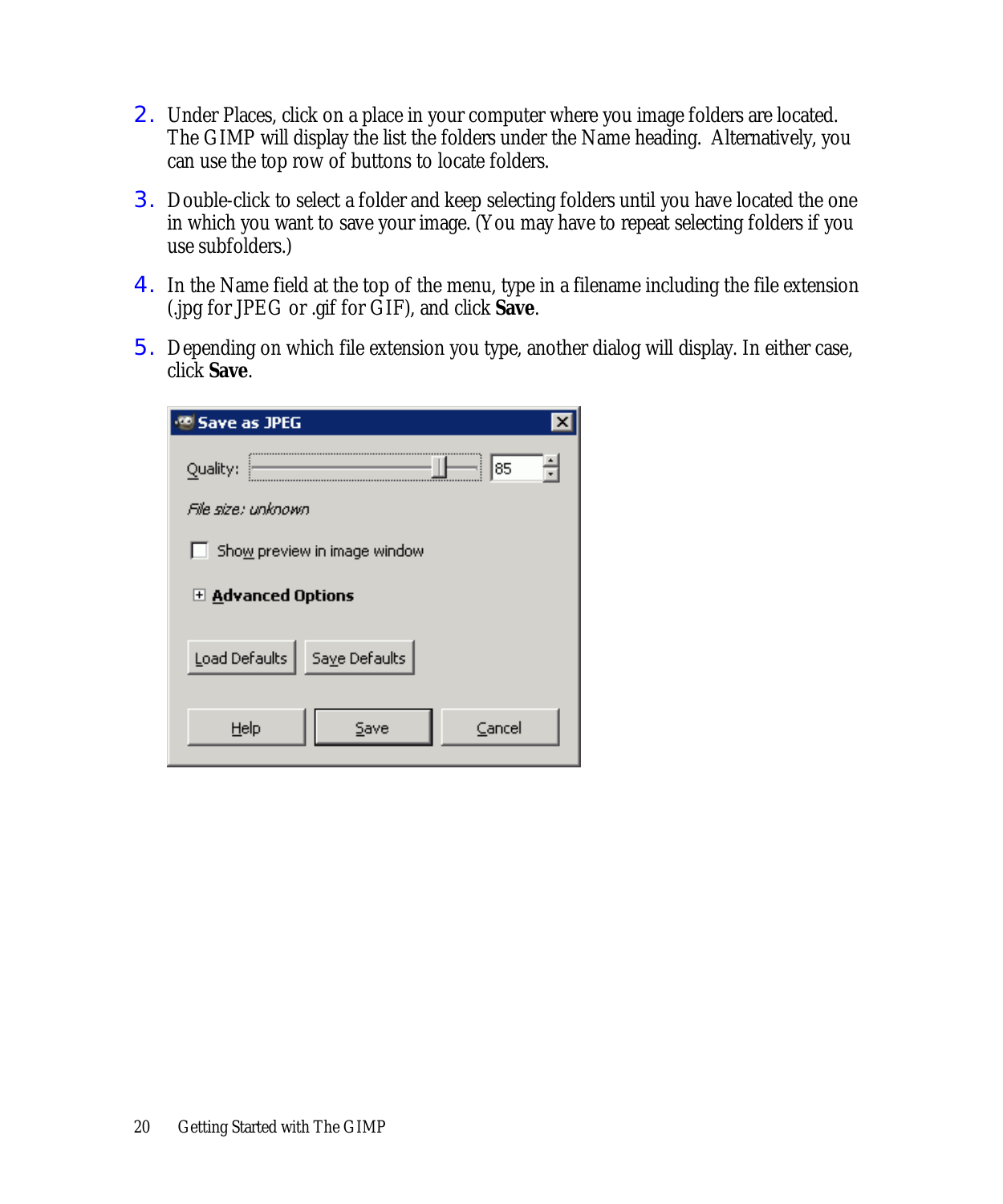| <b>Save as GIF</b><br>×                                      |
|--------------------------------------------------------------|
| <b>GIF Options</b>                                           |
| Interlace                                                    |
| Created with GIMP<br>$\overline{\triangledown}$ GIF comment: |
| <b>Animated GIF Options</b>                                  |
| ■ Loop forever                                               |
| Delay between frames where unspecified: 100 - 한 milliseconds |
| Frame disposal where unspecified: I don't care               |
| Use delay entered above for all frames                       |
| $\Box$ Use disposal entered above for all frames             |
| Help<br>Cancel<br>Save                                       |

#### Exiting the GIMP

To exit the GIMP, click **File** > **Quit**. If you have open unsaved files, you'll be prompted to save the files or to discard the changes before the GIMP exits.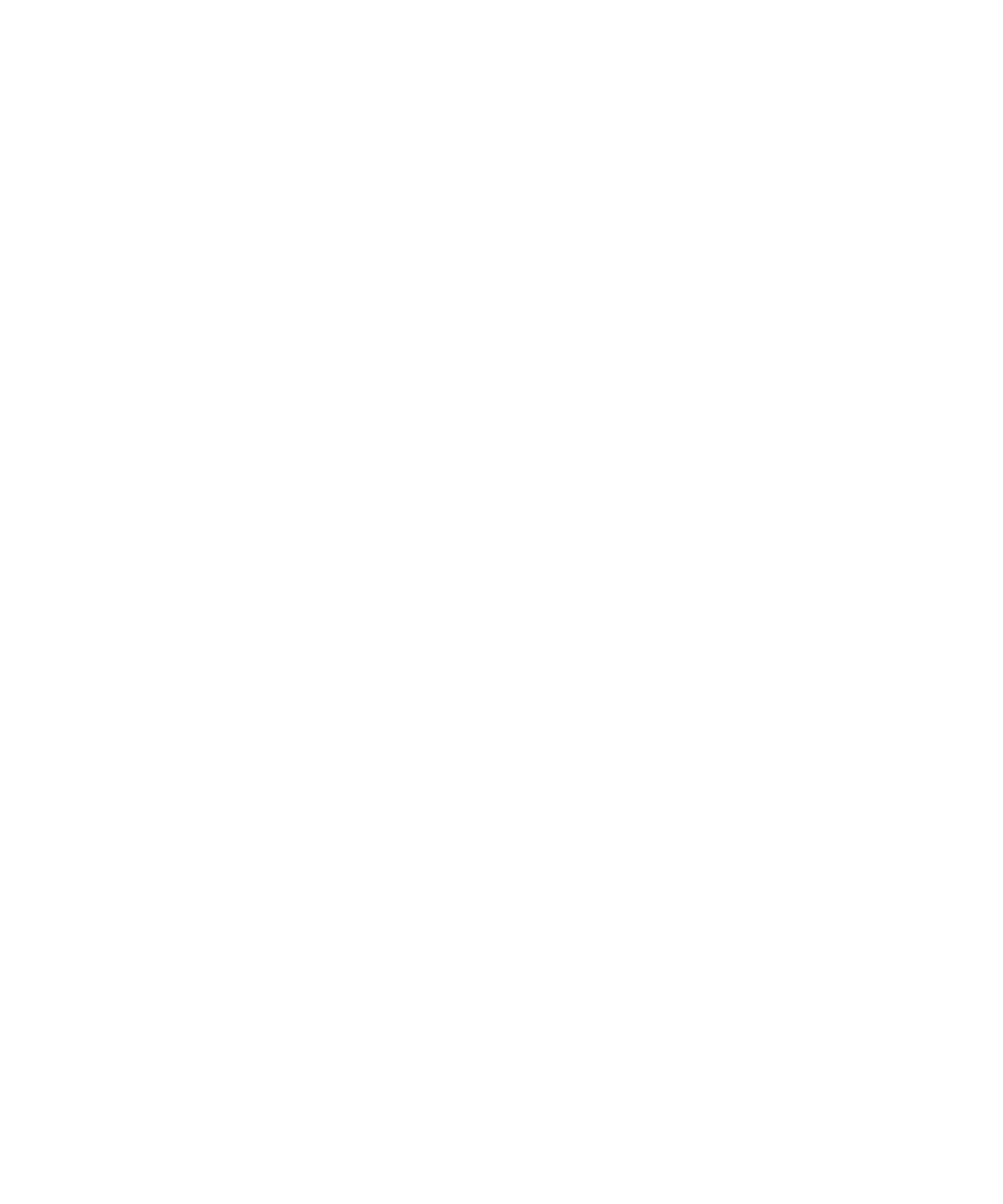## Creating a Pencil Sketch from a Photo

This section gives step-by-step instructions for creating a pencil sketch from a photo. This example demonstrates the use of layers, blending modes, color, and filters.

Before you begin, choose a color picture or photo that already resides on your computer. This example starts with the following image:

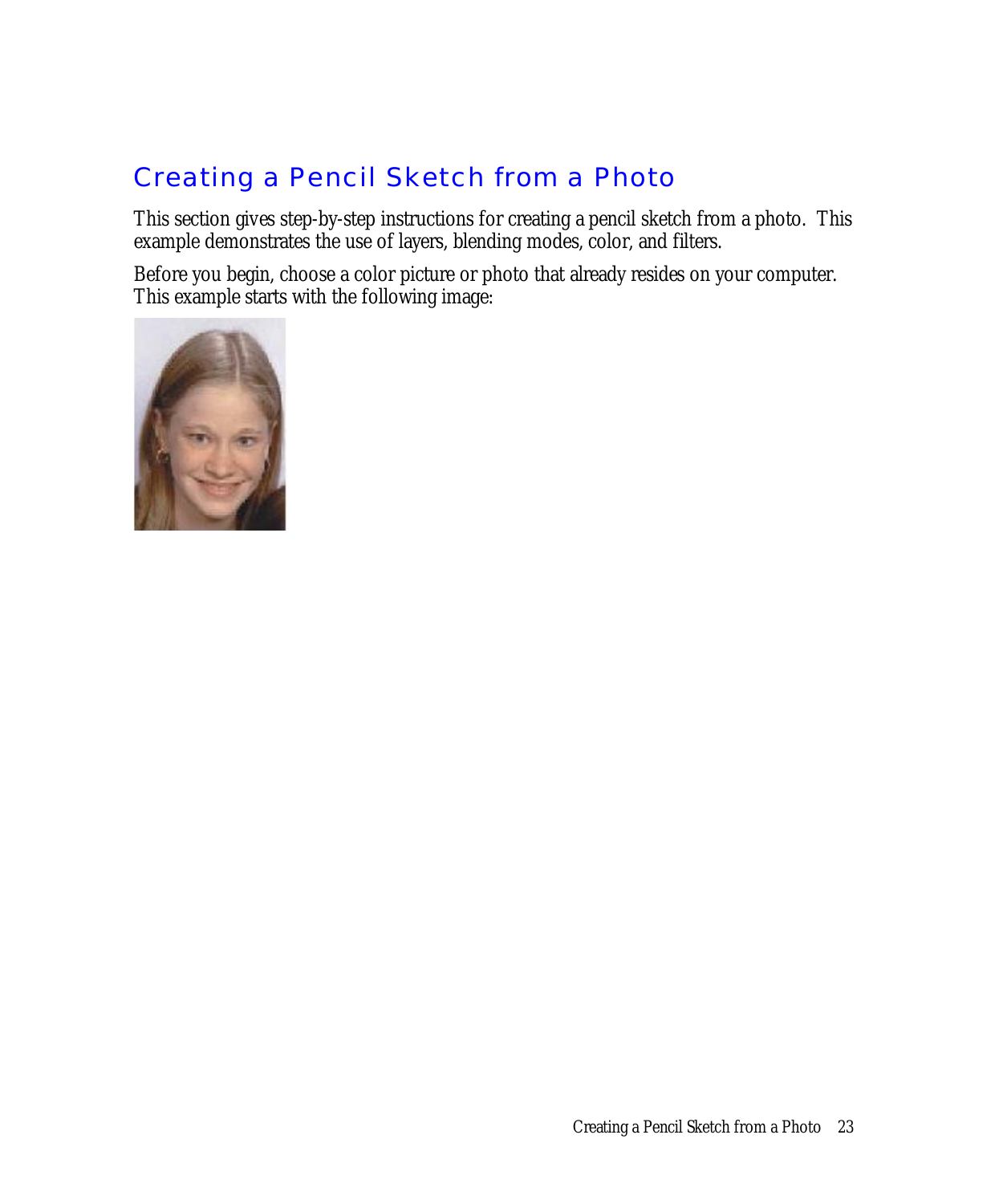Follow these instructions to turn a color photo into a pencil drawing:

1. Start the GIMP, open your image file (see page 17), and click **Layer** > **Duplicate**  Layer. The GIMP creates a new layer called "background copy" and makes it visible in the Layer window.

Alternatively, you can accomplish the same step using the Layers dialog. The layer stack contains a row for each layer, represented as thumbnail images. (The eye icon indicates that the layer is visible.) Right-click on the top layer, then from the pop-up menu click **Duplicate Layer**.

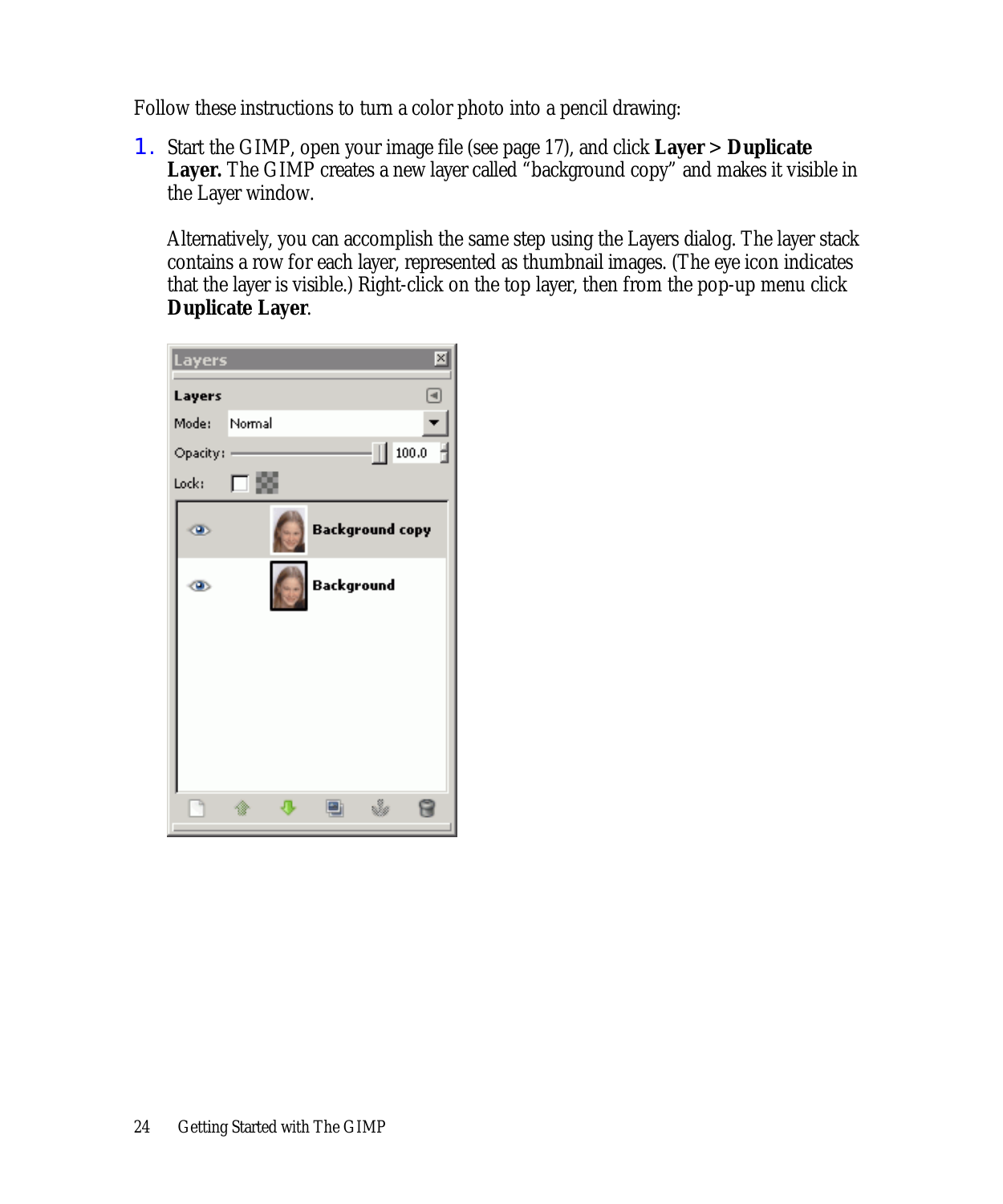2. Using the main window, click **Colors** > **Colorize**. Using the Colorize dialog, slide the **Saturation** control all the way to the left until the value shown in the field next to it is zero, then click **OK**.. The GIMP removes the color from the active (top) layer, leaving you with a black-and-white version of your image.

| <b>Colorize</b>     |                                                         |    |        |
|---------------------|---------------------------------------------------------|----|--------|
|                     | Colorize the Image<br>Background copy-3 (Alexandra JPG) |    |        |
| Presets:            |                                                         |    | lя     |
| <b>Select Color</b> |                                                         |    |        |
| Hue:                |                                                         |    | 180    |
| Saturation:         |                                                         |    | 0      |
| Lightness:          |                                                         |    | 0      |
| Preview             |                                                         |    |        |
| Help                | Reset                                                   | ОК | Cancel |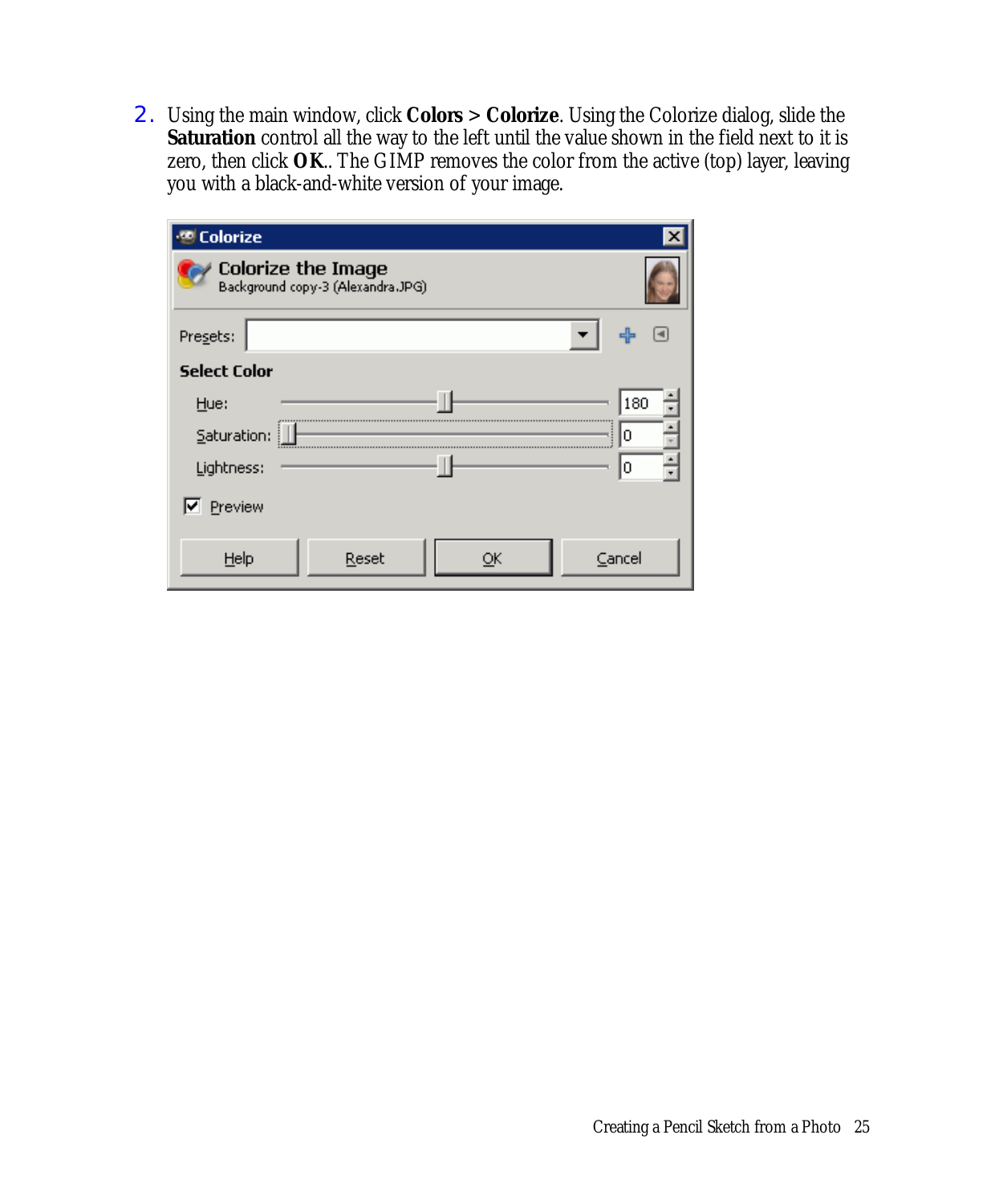3. Using the main window, click **Layer** > **Duplicate Layer**, then apply a filter to give the image a blurred effect. Click **Filters** > **Blur** > **Selective Gaussian Blur**, and using the Selective Gaussian Blur dialog, check the preview checkbox, type 5 into the Blur radius field, type 50 into the Max Delta field to the right of the slider, and click **OK**..

| <b>Selective Gaussian Blur</b>                         | × |
|--------------------------------------------------------|---|
| <b>▽</b> Preview                                       |   |
| $\underline{\mathsf{B}}$ lur radius: 5.00              |   |
| 50 <br>Max. delta:                                     | ۳ |
| Help<br>$\subseteq$ ancel<br>$\overline{\mathsf{g}}$ K |   |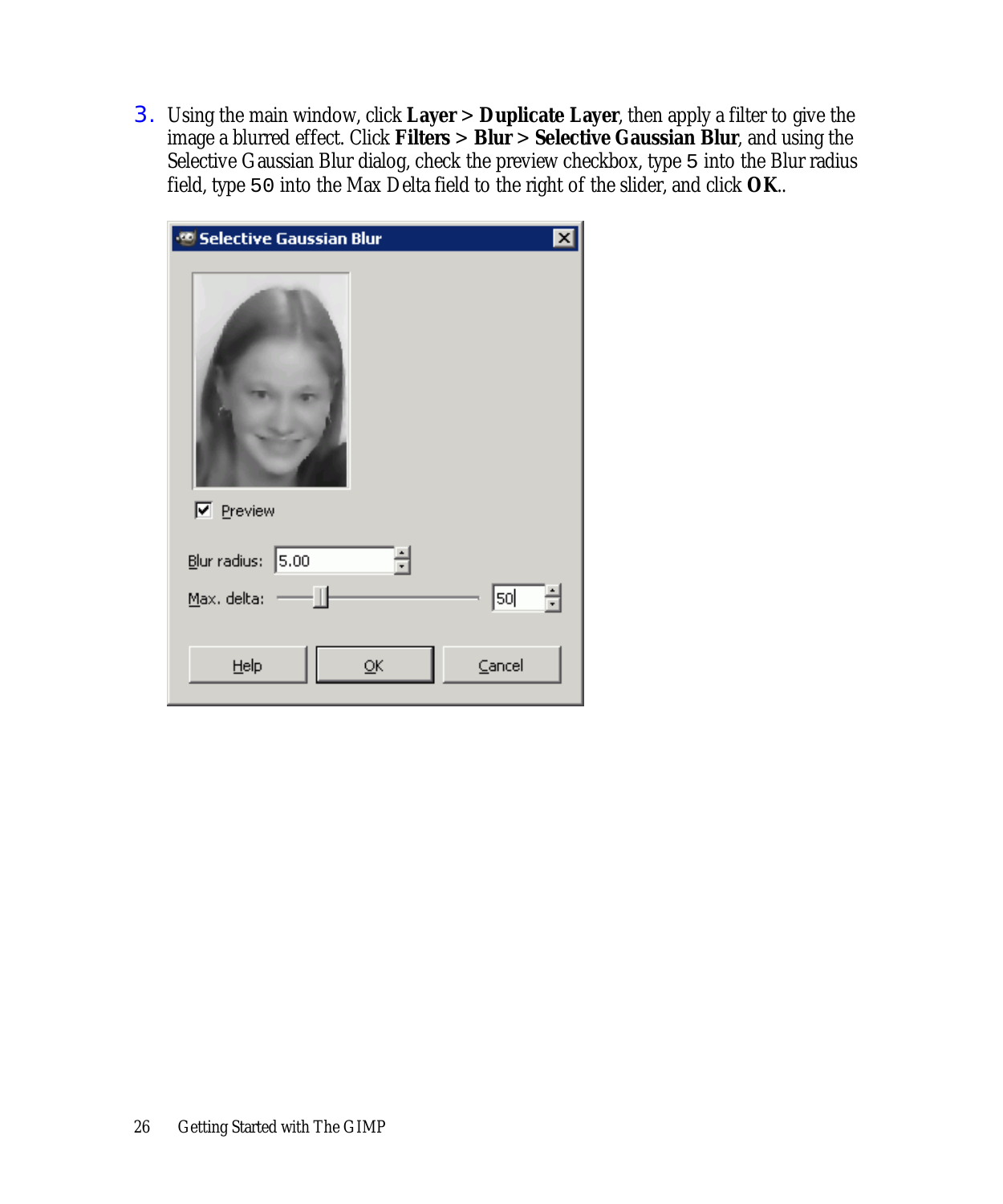4. Using the main window, click **Colors** > **Invert**. The black pixels turn white, and the white pixels turn black, giving the image the appearance of a film negative.

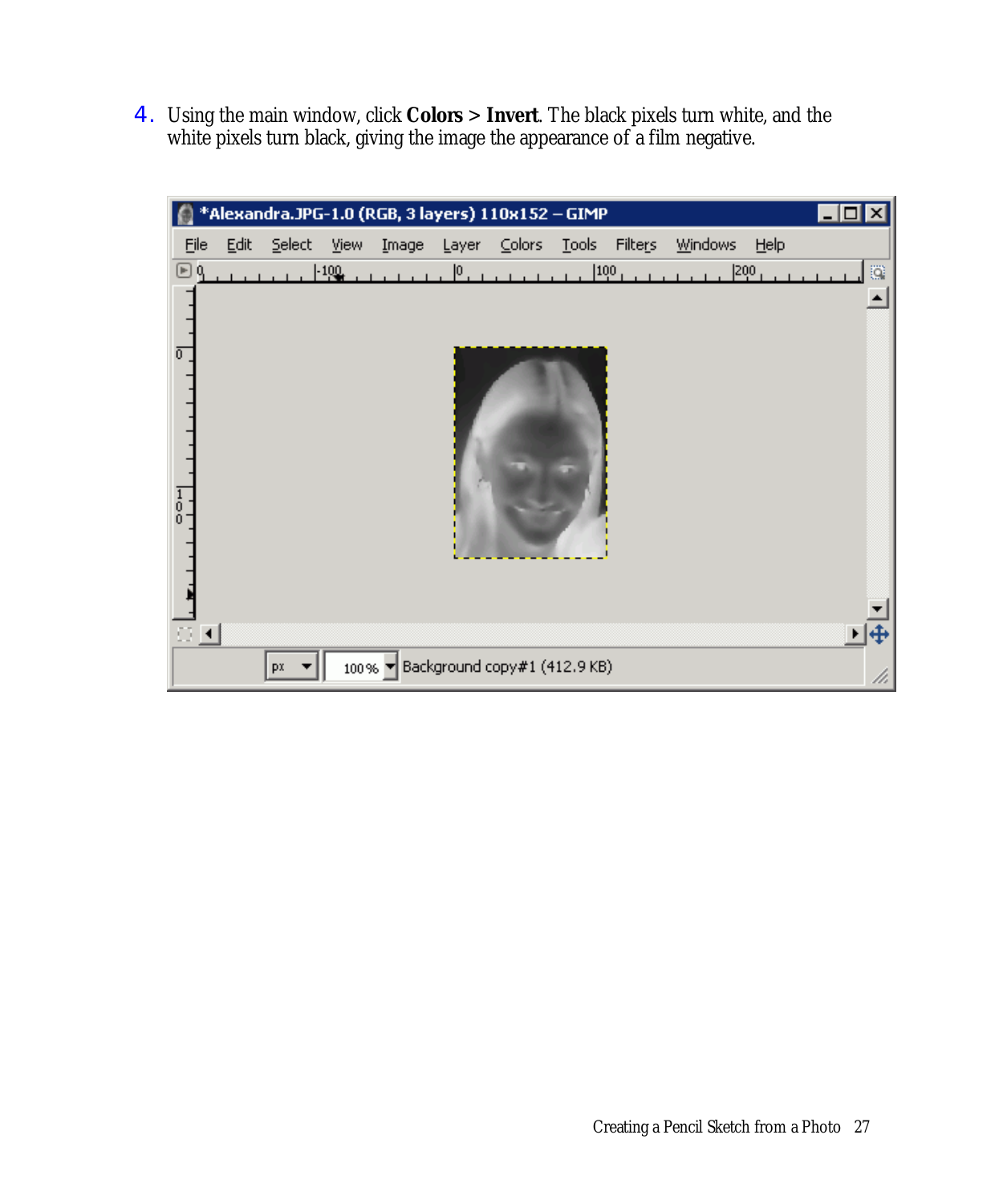5. Using the Layers dialog, change the opacity value to 50%. You can do this in one of two ways: use the mouse to drag the slider until 50 appears in the field beside it, or type 50 directly into the field. The image in the main window will show very faint lines against a gray background.

| *Alexandra.JPG-1.0 (RGB, 3 layers) 110x152 - GIMP |      |        |                     |                                     |       |                   |              |                  |         |         |   |
|---------------------------------------------------|------|--------|---------------------|-------------------------------------|-------|-------------------|--------------|------------------|---------|---------|---|
| Eile                                              | Edit | Select | <b>View</b>         | Image                               | Layer | $\subseteq$ olors | <b>Tools</b> | Filters          | Windows | Help    |   |
| ⊡գ                                                |      |        | $-100$ <sub>1</sub> |                                     | 10    |                   |              | 100 <sub>1</sub> |         | $200_1$ | ö |
|                                                   |      |        |                     |                                     |       |                   |              |                  |         |         |   |
|                                                   |      |        |                     |                                     |       |                   |              |                  |         |         |   |
| $\overline{0}$                                    |      |        |                     |                                     |       |                   |              |                  |         |         |   |
|                                                   |      |        |                     |                                     |       |                   |              |                  |         |         |   |
|                                                   |      |        |                     |                                     |       |                   |              |                  |         |         |   |
|                                                   |      |        |                     |                                     |       |                   |              |                  |         |         |   |
|                                                   |      |        |                     |                                     |       |                   |              |                  |         |         |   |
| $\begin{matrix} 1 \\ 0 \\ 0 \end{matrix}$         |      |        |                     |                                     |       |                   |              |                  |         |         |   |
|                                                   |      |        |                     |                                     |       |                   |              |                  |         |         |   |
|                                                   |      |        |                     |                                     |       |                   |              |                  |         |         |   |
|                                                   |      |        |                     |                                     |       |                   |              |                  |         |         |   |
| $\Box$ $\blacktriangleleft$                       |      |        |                     |                                     |       |                   |              |                  |         |         |   |
|                                                   |      | px     |                     | 100% v Background copy#1 (413.1 KB) |       |                   |              |                  |         |         |   |

- 6. Using the Layers dialog, position your mouse on the top layer and right-click. Using the pop-up menu, click **Merge Down**. The GIMP merges the top two layers so you now have two layers instead of three.
- 7. Apply the first blending mode to the image: Using the main window, click **Layer** > **Duplicate**. Using the Layers dialog, select **Dodge** from the Mode drop-down list at the top of the dialog. Using the main window, click **Layer** > **Merge Down.**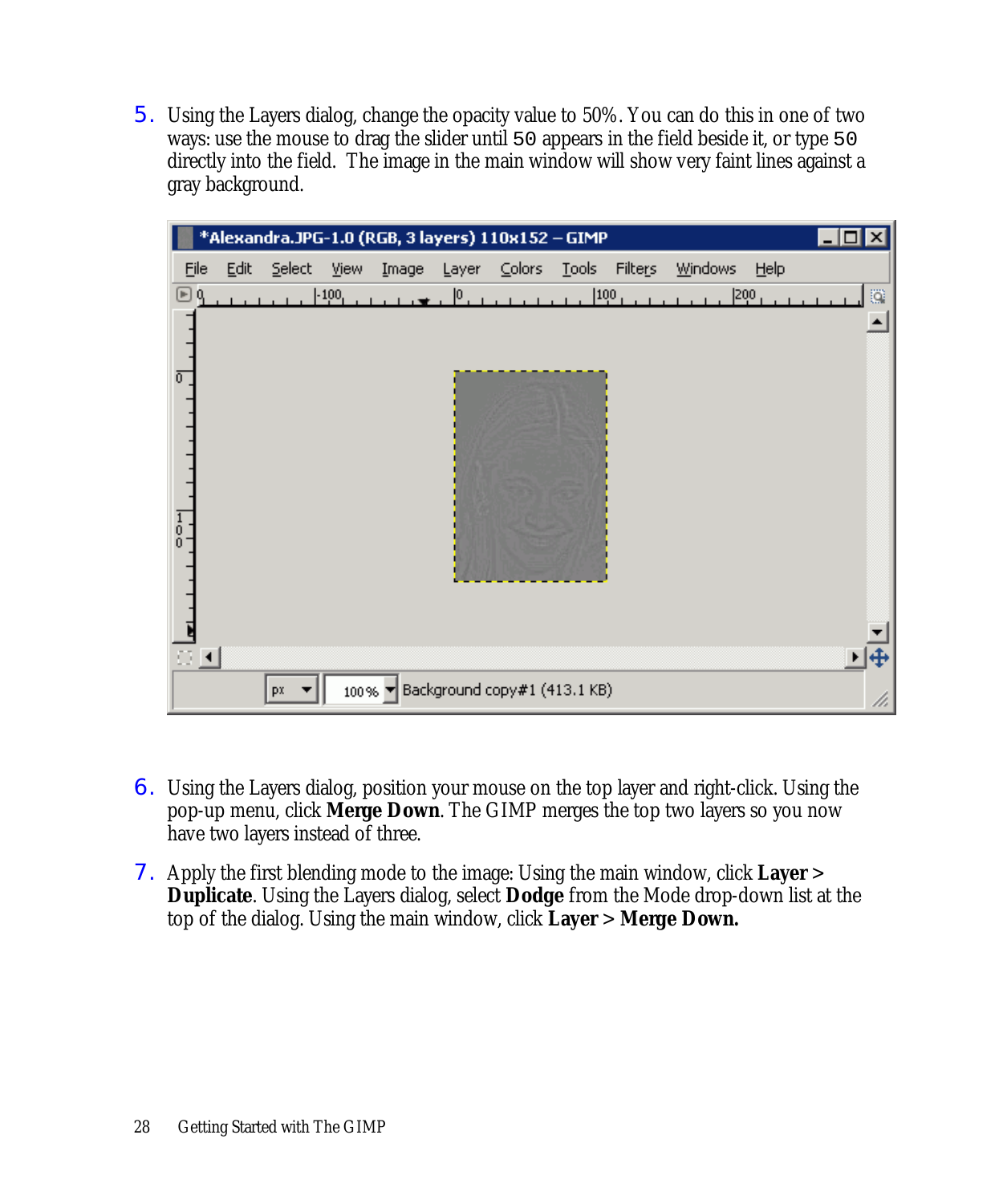8. Apply the second blending mode to the image: Using the main window, click **Layer** > **Duplicate.** Using the Layers dialog, select **Multiply** from the Mode drop-down list. Using the main window, click **Layer** > **Merge Down.** 

|               |      |        |        |       |       | *Alexandra.JPG-1.0 (RGB, 3 layers) 110x152 - GIMP |              |         |         |         | $\Box$ dixi               |
|---------------|------|--------|--------|-------|-------|---------------------------------------------------|--------------|---------|---------|---------|---------------------------|
| Eile          | Edit | Select | View   | Image | Layer | $\subseteq$ olors                                 | <b>Tools</b> | Filters | Windows | Help    |                           |
| ▣<br>Q,       |      |        | $-100$ |       | 10    |                                                   | $100_1$      |         |         | $200_1$ | $\langle \hat{Q} \rangle$ |
|               |      |        |        |       |       |                                                   |              |         |         |         |                           |
|               |      |        |        |       |       |                                                   |              |         |         |         |                           |
| ō             |      |        |        |       |       |                                                   |              |         |         |         |                           |
|               |      |        |        |       |       |                                                   |              |         |         |         |                           |
|               |      |        |        |       |       |                                                   |              |         |         |         |                           |
|               |      |        |        |       |       |                                                   |              |         |         |         |                           |
|               |      |        |        |       |       |                                                   |              |         |         |         |                           |
| $\frac{1}{0}$ |      |        |        |       |       |                                                   |              |         |         |         |                           |
|               |      |        |        |       |       |                                                   |              |         |         |         |                           |
|               |      |        |        |       |       |                                                   |              |         |         |         |                           |
|               |      |        |        |       |       |                                                   |              |         |         |         |                           |
| $(1 +$        |      |        |        |       |       |                                                   |              |         |         |         | 비표                        |
|               |      | px     |        |       |       | 100% v Background copy#1 (908.9 KB)               |              |         |         |         |                           |

9. Save the image into a new file (see page 19).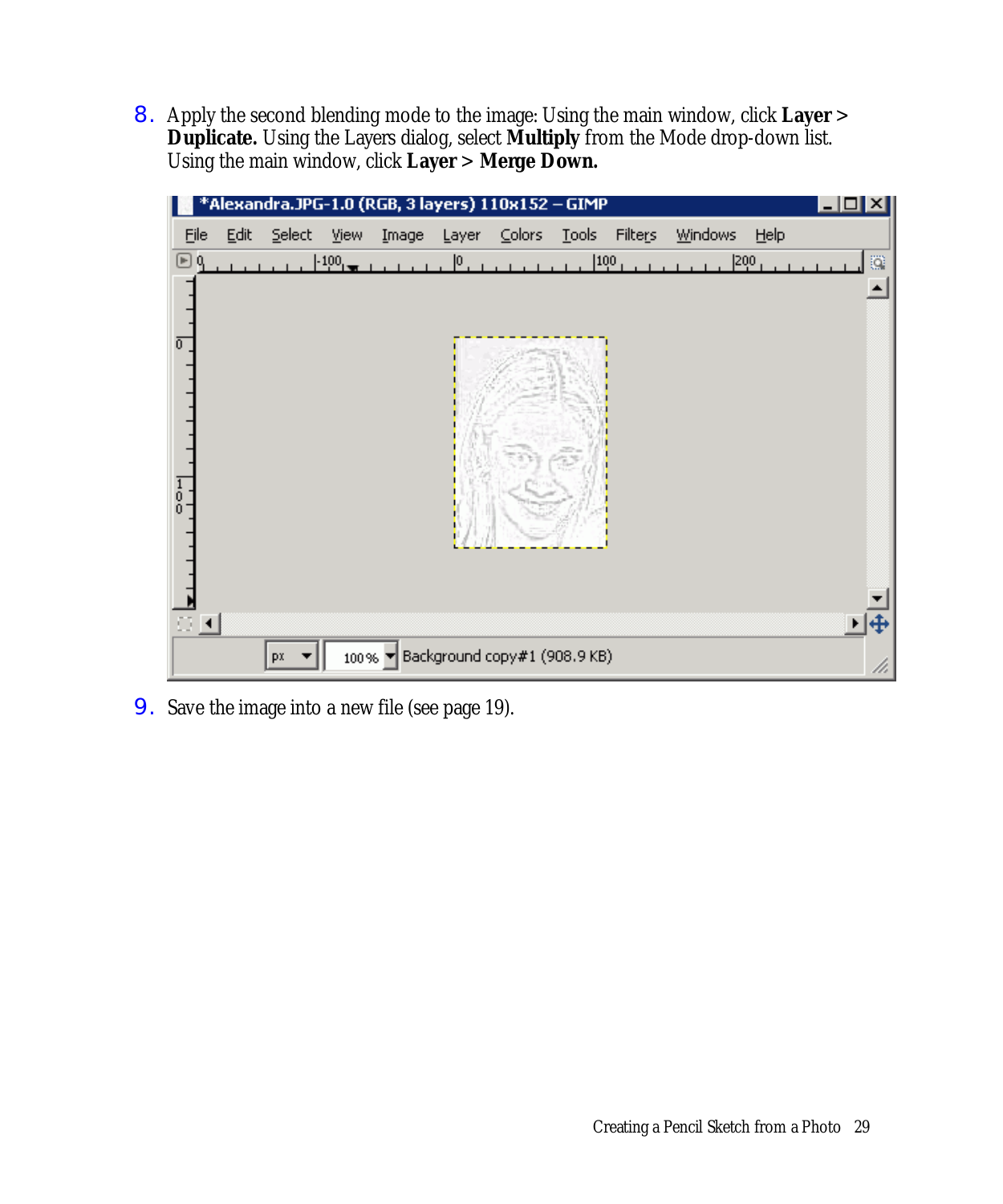## Index

## **A**

active layer, 15

#### **B**

Blending modes, 9

## **C**

canvas, 12 color, 9 creating files, 16

#### **D**

digital editing, *7* Dodge mode, 9 download, 6

## **E**

exiting the GIMP, 21

#### **F**

file types, *8* files creating, *16* extensions, *20* opening, *17* saving, *19* types of, *7*

## **G**

GIF, *7* GIMP icon, *11*

## **I**

installing the GIMP, *6*

## **J**

JPEG, *7*

#### **L**

layers active, *15* definition, *8* managing, *15* Layers dialog, *15* Linux, *5*

#### **M**

Mac OS, *5* main window, *12* managing layers, *15* Multiply mode, 9

## **O**

opacity, *28* opening files, *17* operating systems, *5*

#### **P**

pencil sketch, *5* PNG, *7*

## **Q**

quitting the GIMP, *19*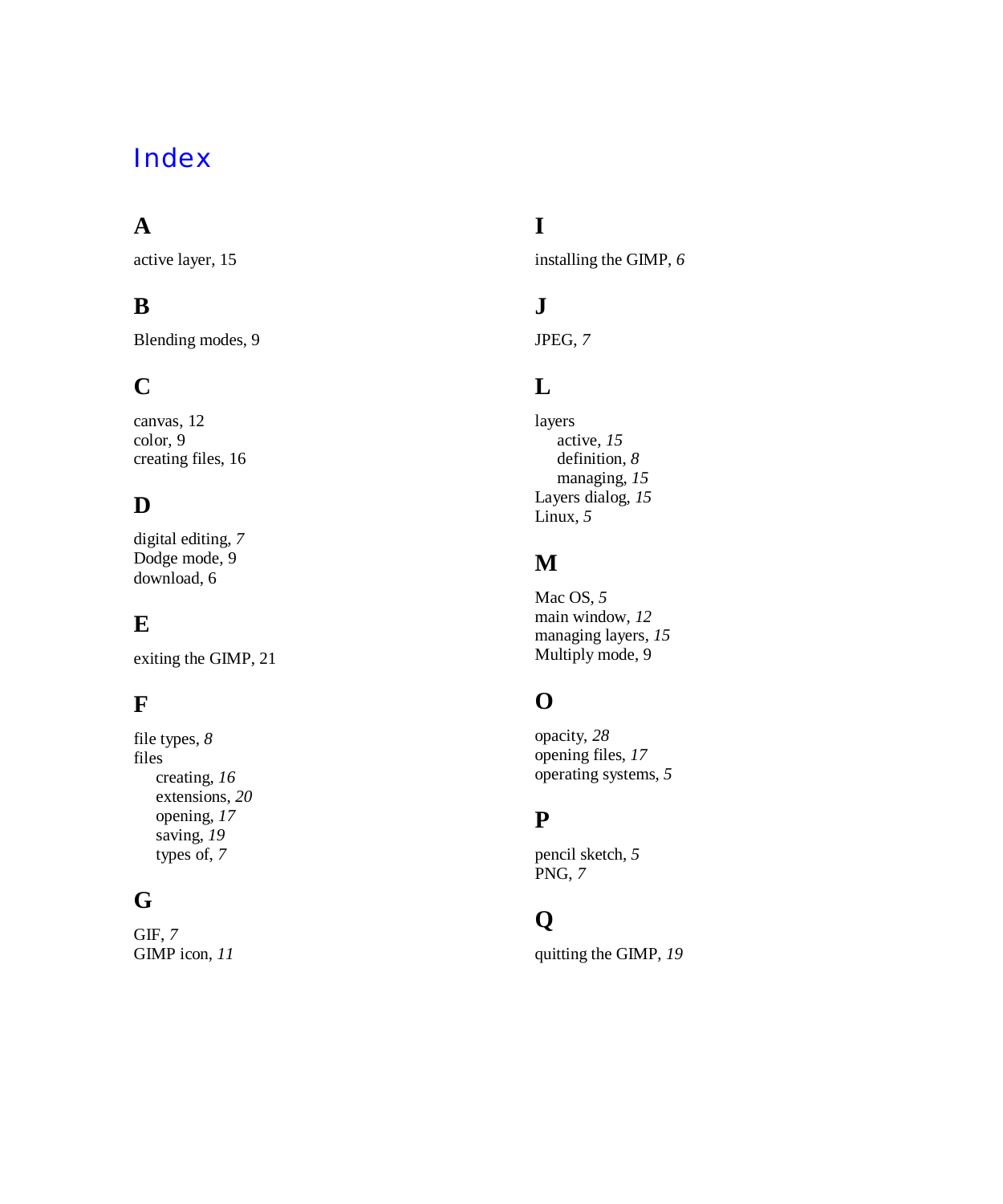## **S**

saving files, *19* selection tools, *13* Selective Gaussian Blur, *9* splash window, *12* starting the GIMP, *11* system requirements, *6*

## **T**

Toolbox, *13* transformation tools, *13*

## **U**

undo, *18* Unix, *5*

## **W**

Windows XP, *5*

## **X**

XCF, *8*